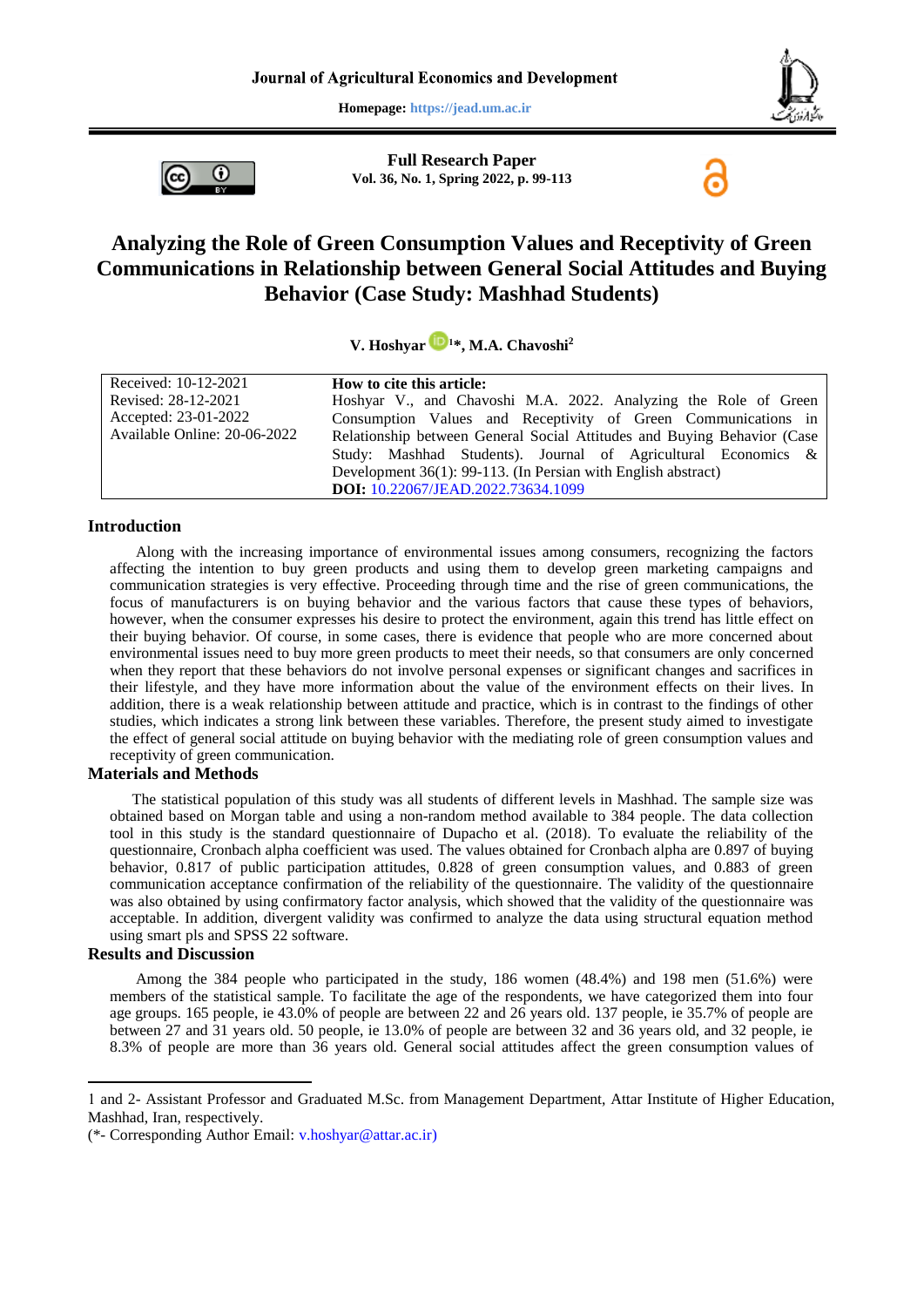students in Mashhad. Green consumption values affect the buying behavior of students in Mashhad. Green consumption values affect the receptivity of green communication by students in Mashhad. Receptivity of green communications effects the shopping behavior of students in Mashhad. General social attitudes through green consumption values affect the buying behavior of students in Mashhad. General social attitudes through green consumption values affect the acceptance of green communication by students in Mashhad. Green consumption values through the acceptance of green communications affect the buying behavior of students in Mashhad.

#### **Conclusion**

The aim of this study was to investigate the effect of general social attitudes on buying behavior with the mediating role of green consumption values and receptivity of green communication among students in Mashhad. In general, it can be concluded that general social attitudes directly and indirectly affect the buying behavior of students in Mashhad. In fact, general attitudes that stem from people's social participation and create values for the consumer that play an important role in the behavior and decisions they make when shopping. Consumer demand and purchase play important roles in production and development of green products and are effective in the development of agriculture in line with the environment. However, the effectiveness of communication in fostering environmental attitudes and values has a prominent role in consumer green buying behavior.

**Keywords:** Buying behavior, General social attitudes, Green consumption values, Receptivity of green communications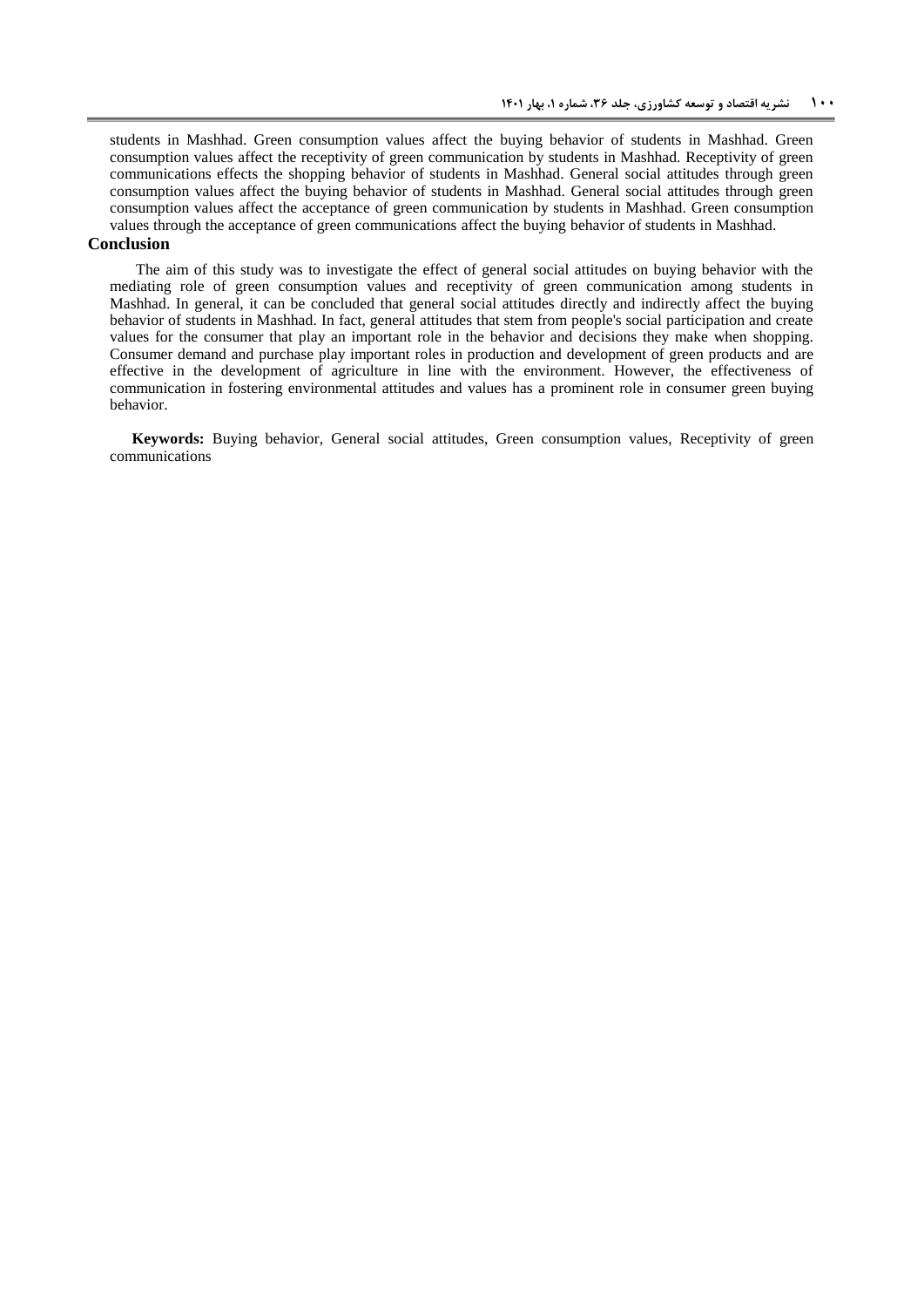

**هوشیار و چاووشی، تحلیل نقش ارزشهای مصرف سبز و پذیرش ارتباطات سبز در رابطه نگرشهای مشارکت ... 010 https://jead.um.ac.ir**

**مقاله پژوهشی جلد ،63 شماره ،1 بهار ،1041 ص 99-116**

**تحلیل نقش ارزشهای مصرف سبز و پذیرش ارتباطات سبز در رابطه نگرشهای مشارکت عمومی و رفتار خرید )مورد مطالعه: دانشجویان سطح شهر مشهد(**

> **- محمدعلی چاووشی 1\* وجیهه هوشیار 2** تاریخ دریافت: 9099/91/91 تاریخ پذیرش: ۱۴۰۰/۱۱/۰۳

### **چکیده**

همزمان با افزايش اهميت مسائل زيستمحيطی در ميان مصرفکنندگان، شناخت عوامل مؤثر بر قصد خريد محصوالت سبزز و بهبر گيب ری از آن جهت توسعه کمپينهای بازاريابی سبز و استراتژیهای ارتباطی، بسيار تأثيرگذار است. اين پژوهش به بررسـی پيونـدهای بـين مجموعـهای از سـازههـا بهمنظور بررسی مدلی برای رفتار مصرفکنند سزز، پرداخته است. لذا تحقيق حاضر با هدف بررسی تاثير نگرش های مشارکت عمومی بر رفتار خريد ببا نقش واسط ارزشهای مصرف سزز و پذيرش ارتزاطات سزز انجام گرفت. جامعه آماری تحقيق شامل دانشجويان سطح شهر مشهد میباشد کبه حجبم نمونه با استفاده از فرمول کوکران و به روش غیرتصادفی در دسترس ۳۸۴ نفر به دست آمده است. ابزار جمعآوری دادهها پرسشنامه اسـتاندارد دوپـاچو و همکاران است که برای بررسی پايايی پرسشنامه از ضريب آلفای کرونباخ استفاده گرديد که مقادير به دست آمـده بـرای آلفـای کرونبـاخ متغيـر رفتـار خريد٩٩٧. ، متغير نگرشهای مشارکت عمومی ٠,٨١٧ متغير ارزشهای مصـرف سـبز٨٢٨. و متغيـر پـذيرش ارتباطـات سـبز٨٨٣ · تاييـد پايـايی پرسشنامه است. همچنين، روايی پرسشنامه با استفاد از تحليل عاملی تاييدی انجام شد که مقادير به دست آمد بيانگر تاييد روايی پرسشنامه بود. عالو براين، روايي واگرا نيز مورد تأييد قرار گرفت، جهت تحليل دادهها به روش معادلات ساختاري و بـا اسـتفاده از نـرمافـزار Smart Pls و Smart Pls انجـام پذيرفت. نتايج حاکی از آن است که نگرشهای مشارکت عمومی بر ارزشهای مصرف سزز، ارزشهای مصرف سزز بر رفتار خريد، همچنين ارزشهای مصرف سبز بر پذيرش ارتباطات سبز و پذيرش ارتباطات سبز بر رفتار خريد در بين دانشجويان سطح شـهر مشـهد تـأثير مثبتـي دارد. همچنـين، تـأثير نگرشهای مشارکت عمومی و رفتار خريد با نقش ميانجی ارزشهای مصرف سبز و همچنين تأثيرگذاری ارزشهبای مصـرف سـبز بـا نقـش ميـانجی پذيرش ارتباطات سبز بر رفتار خريد مورد تائيد قرارگرفته است. و در نهايت نگرشهای مشارکت عمومی و ارزشهبای مصـرف سـبز بـه عنـوان متغيـر ميانجی تأثير مثزتی بر پذيرش ارتزاطات سزز میگذارد. پيشنهاد میگردد در راستای تشويق مشتريان به مشارکت در رفتار خريد سزز ببه ايجباد برنامبه و همايشهای ارزشگذاری مصرف سزز در جهت تحريک اقدامات سزز صورت گيرد.

**واژههای کلیدی:** ارزشهای مصرف سزز، پذيرش ارتزاطات سزز، رفتار خريد، نگرشهای مشارکت عمومی

**.** 

#### **مقدمه**

امروزه دغدغبههای زيست محيطبی و تبلاش هبا جهت حفيظ محيطزيست يکی از مهمترين معيارها در عملکرد افراد است. در اکثبر

مطالعات گذشته، بر نگرش عمومی زيستمحيطبی مصبرف کننبدگان تمرکـز شـده بـود و توجـه چنـدانی بـه رفتـار خريـد سـبز نمـیشـد (Johnstone, 2019). اما با گذر زمان و ارتقا جايگاه ارتباطات سبز، تمرکز توليدکنندگان به رفتار خريد و عوامل مختلفی کبه باعبب ببروز انبواع ايبن رفتارهبا مبي شبه، پرداختنبد ( Nayebzadeh and Ghouchani, 2013). امروزه پايداری نه تنها منعکس کننده موضوعی شناختهشده است بلکه تبديل به موضوعی حياتی بـرای دولتمـردان و عموم مردم و به تبع آن بازاريابان شده است. امروزه بازاريابی سبز (بـه

<sup>.</sup> و -. بهترتيب استاديار و دانش آموخته کارشناسی ارشد مديريت، گبرو مبديريت، موسسه آموزش عالی عطار، مشهد، ايران

)Email[: v.hoshyar@attar.ac.ir](mailto:v.hoshyar@attar.ac.ir) :مسئول نويسند -)\* DOI: [10.22067/JEAD.2022.73634.1099](https://dx.doi.org/10.22067/JEAD.2022.73634.1099)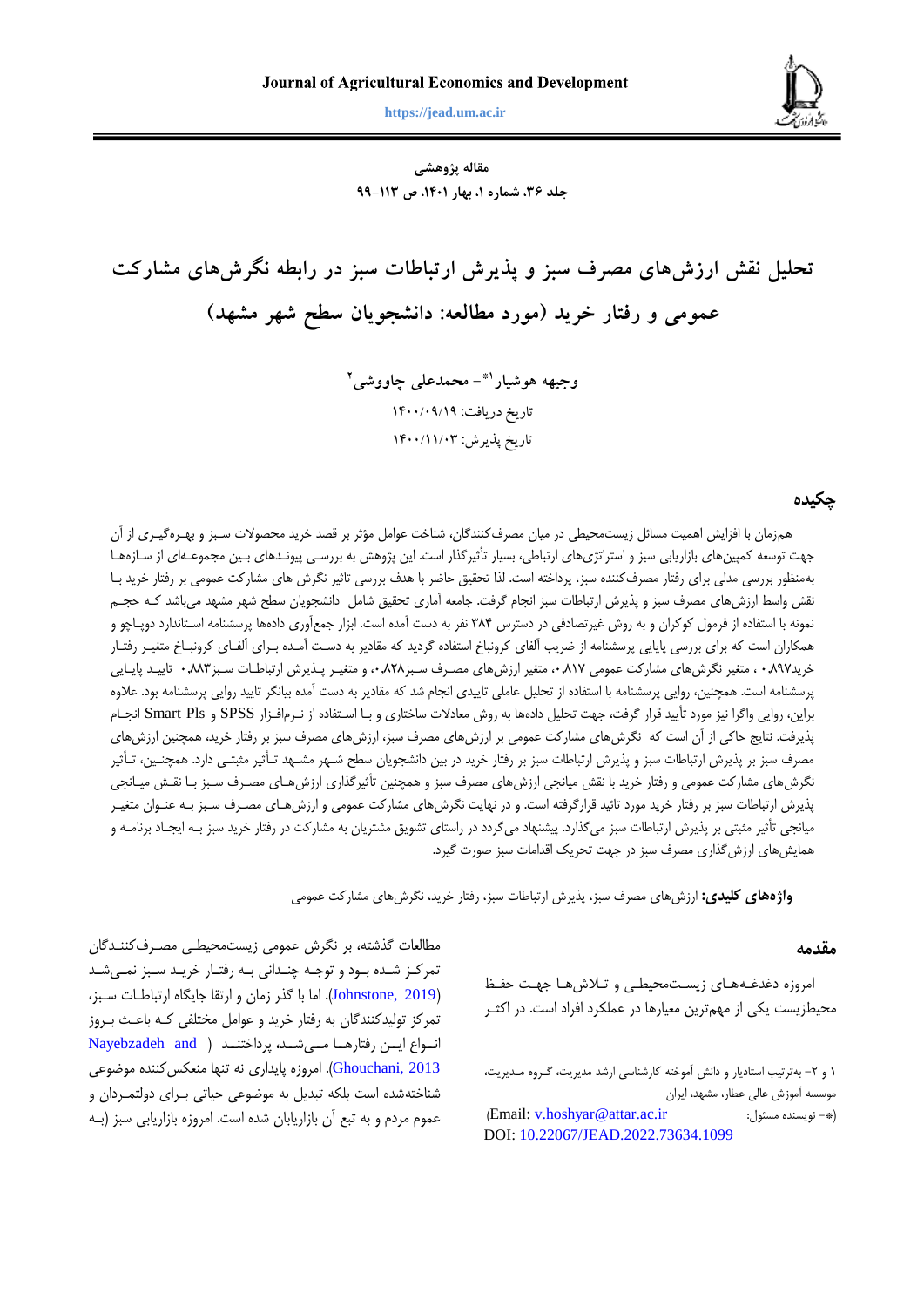عنوان بخش به سرعت رشد يافته بازاريابي) به عنوان عاملي كه باعث ايجاد مزيت رقابتی و ارزش افزود در توليد و بخش کشباورزی مب ی- شوند، شناخته میشود. )[2009 ,Lee](#page-13-1)). درواقع، زمانی که مصرفکنند تمايل خود را در جهت حفاظت از محيطزيست اعالم میکند، باز هبم اين گرايش تاثير کمی بر روی رفتار خريب د آنهبا مبی گبذارد . الزتبه در بعضی از مواقع، شواهدی وجود دارد مزنی بر اينکه افرادی که دغدغبه و تمايل بيشتری درباره مسائل زيست محيطبي دارند، برای ارضا نيازهای خود احتياج بيشتری به خريد محصبوالت سبزز دارنبد، وجبود داشته است )2021 .,*al et* [Talwar](#page-13-2) )نان که، مصرفکنندگان تنهبا زمانی دغدغههای زيستمحيطي را بروز میدهند كه اين رفتارها شامل هزينههای شخصی و يا تغيير و فداكاری قابل توجهی در شـيوه زندگی آنها نزاشد و آنان اطالعات بيشتری در مورد ميزان ارزشبمندی محيط زيست در زندگی خود داشته باشند. عالو براين، رابطه ضعيفی بين نگرش و عمل است كه اين امر در تضاد روشني با يافتههاي تحقيقات ديگر است كه نشان دهنده اتصال قوی بين اين متغيرهاست )2020 .,*al et* [Soomro](#page-13-3)). شواهد گويای اين حقيقت است که زمبانی که مصرفکننده از چگونگی تاثير مصرف آنها بر محيطزيست آگـاه شد، تلاش کرد تا گرايش و رفتار خود را در جهت منافع نسبل هباي آينده قرار دهد. به طوريکه، اغنای نيازهای شخصی به عنبوان عامل اوليبه و کليبدی بباقی مبیمانبد، امبا مالحظبات زيسبت محيطبی و آگاهی های اجتماعی، باعث ايجاد توجهات اوليه بـه موضـوع مصـرف سبز در سالهای اخير شده است (Nosi, 2020). با اين حال، بررسي تأثيرات مخرب فعاليتهای تجاری آنها بر روی محبيط زيسبت نقبش بسزايي دارد. چراکه، درک و دغدغه در زمينه محيطزيست و جامعـه منجر به ظهور پديد ای به نام توسعه پايدار میشود کبه ببر اهميبت ايجاد رويکرد مثزت و رو به جلو در زمينه کمينه سازی اثبرات مخبرب بر روی محيطزيست و جامعه، صبحه مبی گبذارد [\)](#page-13-5) *et* [Mohammadi](#page-13-5) [2020 .,](#page-13-5)*al*). تحقيقات نشبان داد ببه طبور کلبی، مصبرف کننبدگان رويکرد مثبتی نسبت به محافظت از محيطزيست دارند و تعداد اينگونه افراد در سالهای اخير افزايش يافته ولی اين در حالی است که شواهد مبنی بر اين است که تعداد افرادی که با چنين رويکردی در واقعيت به دنزال خريد محصول سزز هستند، بسيار کبم اسبت [\)](#page-13-6) [Liobikiene](#page-13-6) [2017 ,Bernatoniene and](#page-13-6)). اين موضبوا نشبان دهنبد فاصبله ای است که ميان رويکرد مطلوب مصرف کنند و عمل واقعی خريد وجود دارد. به همين دليل است که میتوان گفت مالحظات زيستمحيطبی نقش کوچکی در تصـميم نهـايی خريـد مصـرف کننـده دارد و مـردم عموماً تأثيرات زيستمحيطی خريد خود را ناديد میگيرنبد [\)](#page-13-7) [,Mohr](#page-13-7) [2001](#page-13-7)( تحقيقاتی که در سال .770 در کشور انگلستان صورت گرفت، نشان داد در حالی که %70 از جامعبه آمباری مبورد نظبر ببه صبورت مستقيم گرايش خود را جهت خريداری محصبوالت غبذايی ارگانيبک اعالم کردند، تنها %3 از آنها به صورت حقيقی اقدام به خريد اينگونبه

محصوالت نمودنبد. ايبن فاصبله ايجباد شبد ببين گبرايش مطلبوب مصرفکننده و عمل واقعی خريد محصولات سبز را میتوان مربوط به "ناسازگاری خريد سزز" يا "فاصله گرايش تا عمل سزز" دانسبت. ببه طور مثال در سطح دانشجويان که میتبوان از آنبان ببه عنبوان قشبر تحصيل کرده جامعه يـاد کـرد و در حـالی کـه از آنهـا سـطح درک و دغدغهمندی بيشتری در زمينه مسائل زيستمحيطی و دانش باالتری از اثرات نوع مصرف و رفتار خريد آنها بر روی کيفيت زندگی و جامعه در حال زيست خود توقع داشت، بررسی ايبن گبرايش و انبداز گيبری ميزان عملی سازی اين نگرانیهای زيست محيطی در واقعيت کمبک شايانی به حصول نتيجه منطقی از بررسی موارد مطروحبه در تحقيبق پيش رو با متغيرهايی همچون نگرش های مشارکت عمـومی، ارزش-های مصرف سزز، پبذيرش ارتزاطبات سبزز و در نهايبت رفتبار خريبد داشت. با توجه به مطالب فوق مسبئله اصبلی تحقيبق بررسبی تباثير نگرشهای مشارکت عمومی بر رفتار خريد مصبرف کننبد ببا نقبش واسط ارزشهبای مصرف سبز و پنديرش ارتباطات سبز در ميبان دانشجويان سطح شهر مشهد میباشد.

# **1 رفتار خرید**

رفتار خريد بيانگر عملکرد و واکنش افراد به تزلي ات شرکت است که منجر به خريد و استفاد آنان از محصول خاص میشبود [\)](#page-12-0) [Croes](#page-12-0) and Bartels, 2021). درواقع، تصميم به خريد مشتريان ارتباط نزديکی با نگرش و درک آنان دارد. راکه، بسياری از رفتارهای خريد ناشی از نگرش زيستمحيطی و ارزشی که افراد برای محبيط زيسبت قائل هسبتند، شبکل مبی گيبرد ) 2021 .,*al et* [Tandon](#page-13-8)). وافبری و همکباران )[2019 .,](#page-13-9)*al et* Waferi )در پبژوهش خبود تباثير ابعباد بازاريابي سبز (محصول سبز، قيمت سبز، تبليغـات سـبز، كـاهش ضايعات، ترفيع سبز و بازار ارگانيک) بر رفتـار خريـد و ترفيـع فـروش مصرفکنندگان کاالهايی اساسی شهروندان اردبيل به تصوير کشيدند و نشان دادند که رفتار خريد به محصولات و تبليغات سبزی که انجام میگيرد، بستگی دارد. تصميم و اقداماتی که با توجه به احساس نياز و قصد خريد محصول و خدمتی انجام میشود و تحبت تباثير هويبت و تمايل افراد قبرار مبی گيبرد ) 2021 .,*al et* [Talwar](#page-13-2)). ببا ايبن حبال، اشتياق و عالقهای که افراد در مصرف و خريد يک کاال دارند، آنان را به سمت خريد و پرداخت هزينه برای کسب محصول سوق مبی دهبد .([Hosseini and Nowruzi, 2020](#page-12-1))

**2 پذیرش ارتباطات سبز**

توليدکننبدگان شخصبيت زيسبتمحيطبی خبود را جهبت القبای

-

2- Receptivity Green Communication

<sup>1-</sup> Buying Behaviour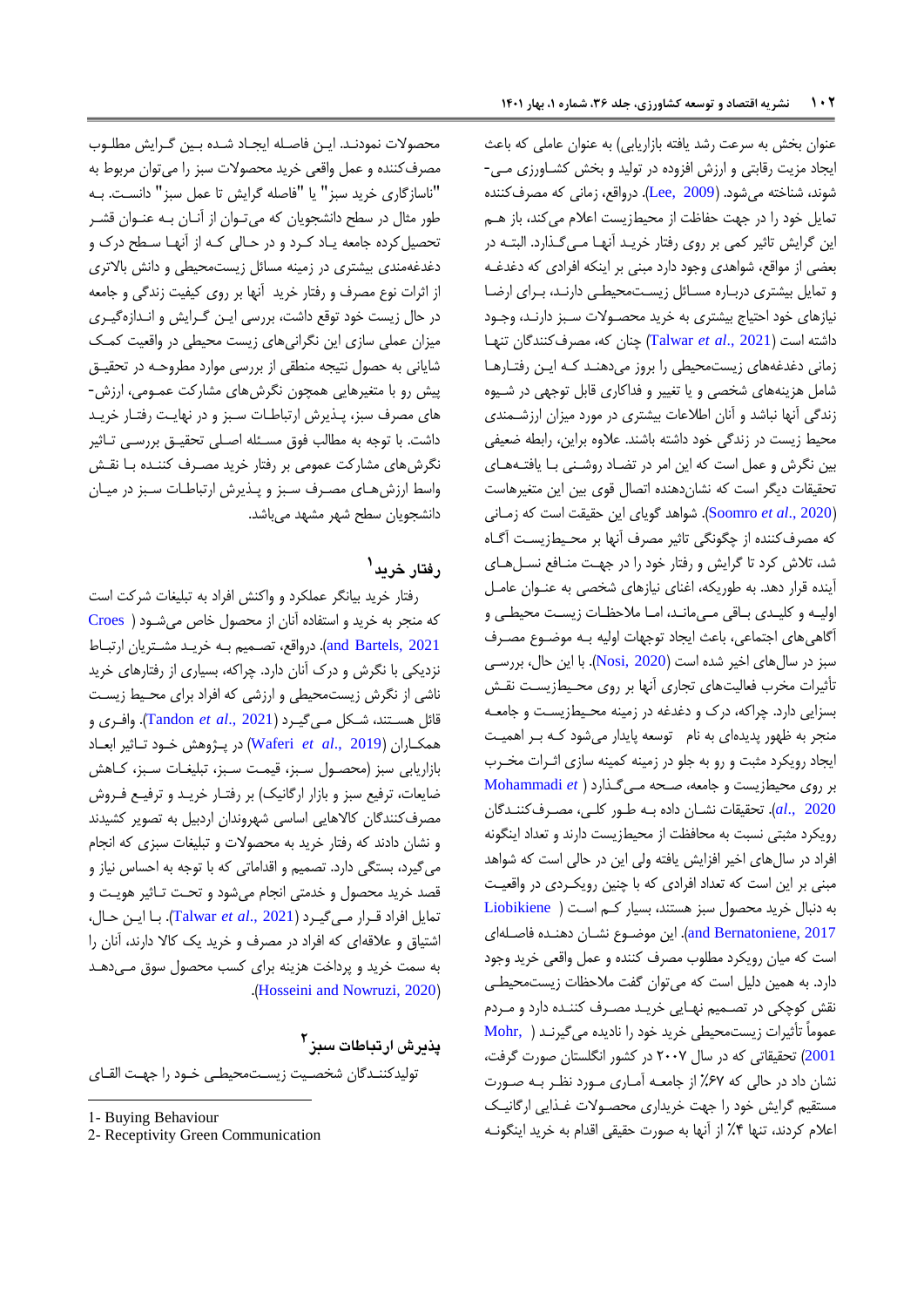ارزشهای سبزز محصبوالت خبود ببه مصبرف کننبدگان را از طريبق برقراری ارتباط با بازار هدف را بـه طـرق مختلـف هماننـد تبليغـات صبورت مبی دادهانبد (2020 ,Marvi and Shojaei Baghini). اين رويکرد منجر به رشد قسمت قابلتوجهی از مصبرف کننبدگان آگبا از محصوالت سزز شد. همين مشتريان سزز که از دغدغبه هبای زيسبت محیطی بیشتری برخبوردار هستند و با انتقادهای کبه داشتهاند، توليدكنندگان را جهت توليد هر چه بيشتر محصولات سبز تحت فشار قرار دادهاند (Maniatis, 2016). درواقع، ارتباط سبز در جهت بقبا و حفظ سلامت محيطزيست بـا توجـه بـه عملكردهـای افـراد صـورت میگيرد و استفاده از انرژی را به سمت پايداری محيطزيست پيش میبرد (Jenila and Jeyachitra, 2021). در ارتباطات شکل گرفته ارزش و اهميت محيط زيست بيان میشود و رفتار افراد را ببه سبمت دوستدار محيطزيست سوق میدهبد و همبدلی زيسبتی را ببه همبرا .)[Mohammadi](#page-13-5) *et al*., 2020( میآورد

# **1 ارزش های مصرف سبز**

ارزشهای مصرف سزز، درک مشبتريان از ارزش و جايگبا مهبم مصرف محصولات سبز را نشان میدهد که افراد با دیدگاه احترام ب محيط زيست به استفاد و خريد سزز میپردازند تا آسيب کمتبری ببه محيط زيست وارد شود )[2021 .,](#page-13-13)*al et* Paro). درواقع، مصبرف کننبد با نگرش زيست محيطی که دارد و نسزت به سالمت محبيط زيسبت احساس نگرانی دارد و اين انگيز ای برای رفتارها و خريد سزز میشود )[2021 .,](#page-13-14)*al et* Wang). ارزشهای مصرف سزز تمايل و تالش افبراد را در جهت ارزشهای محافظت از محـيطزيسـت در خريـد و رفتـار Javidi Zargar and Mahmudzadeh [\)](#page-12-2)مصرفی افراد سوق می دهد [2021 ,Vashan](#page-12-2)). به گونهای که مصرفکنندگان با سطح باالتر خريد و رفتـار آگاهانــه و مســئولانه نســبت بــه ارزشــمندی حفاظــت از .)[Qi Wang](#page-13-15) *et al*., 2021( دارند محيطزيست

# **2 نگرش های مشارکت عمومی**

رويکرد همراهی و مشارکت افراد در اجرای فعاليتهايی که منجر به اهداف خاصی میشود و رفتار متناسب با شرايطی را میطلزد [\)](#page-12-3) [Asli](#page-12-3) [2018 .,](#page-12-3)*al et* Pour). زمانی که، افراد جامعه نسزت به محيطزيست و سالمت آن نگران میشوند، همراهی و همبدلی مصبرف کننبدگان در خريد و نحوه مصرف آنان آشکار میشود. بـه طوريکـه، در رفتارهـای حفاظتی محيط زيست در کنار افبراد ديگبر مشبارکت مبی کننبد [\)](#page-12-4) [do](#page-12-4) [2018 .,](#page-12-4)*al et* Paço). باور به اينکه حضور فعال در رفتارهای مطبابق با حفظ محيطزيست تاثير مبي گذارد، اهميت ويبژه اي در عملكرد

**.** 

زيست محيطی افراد دارد. راکه، نگرش مشارکت عمبومی، در راسبتا افزايش مصرف زيست محيطانه است )[2018 ,Armaghan](#page-12-5)).

## **تشریح مدل مفهومی**

روسيانی و همکاران )2021 .,*al et* [Rusyani](#page-13-16) )در پژوهش خبود بيان داشت که ارتزاط متقابل دانش محيطی، نگرانی زيست محيطب ی، نگرش سبز و کنترل رفتار ادراک شده، مصرفکنندگان هنبدی را ببه خريد تحريک میکند و به شدت بر رفتار خريد سازگار با محيطزيست تأثير میگذارد. همچنين، ميرسليمی و همکاران [\)](#page-13-17) .,*al et* [Mirsalimi](#page-13-17) [2016](#page-13-17)) با بررسی نگرش مصرف کننده نسبت به کشـاورزی ارگانيـک در استان البرز به اين نتيجه رسـيدند نگـرش مصـرفکننـده جايگـاه ويژ ای در توليد و مصرف محصوالت کشاورزی ارگانيبک دارد. ببدين معنی که نگرش مصرف کنند مشارکتیتر باشبد در اهميبت و ارزش سزز موثر است. عالو براين، دير و همکاران )[2021 .,](#page-12-6)*al et* Dhir )به بررسی و تاثير نگرش مصرف کنند بر رفتار خريبد پرداختنبد. در ايبن ميان، وی و همکاران )[2018 .,](#page-14-0)*al et* Wei )در تحقيق خود به بررسی روانشناسانه و مقايسه مصرفکنندگانی که تمايل و عدم تمايل جهت صرف هزينه برای خريد محصبوالت سبزز دارنبد، پرداخبت. براسباس يافتههای اين تحقيق مشاركت مشتری باعث افزايش تمايل مصرفکنندگان ببه پرداخبت بيشبتر مبی شبود. از طرفبی، حسبينی و نوروزی )[2020 ,Nowruzi and Hosseini](#page-12-1) )در پژوهشی که با هدف بررسی تاثير تئوری ارزش های مصرف بر رفتار خريد سزز با تأکيد ببر نقش ميانجی نگرانی زيستمحيطی مصرفکنندگان محصوالت سبزز در شهر تهران انجام دادند که میتوان چنـين گفـت کـه ارزش هـای مصـرف بـر رفتـار خريــد تــاثير دارد. از جهــت ديگــر، لاجــوردي و همکاران)2021 .,*al et* [Lajevardi](#page-13-18) )در پژوهش خود تحت عنبوان " درک آگاهیهای محيطی از طريق ارتزاطبات سبزز: ببا ببه کبارگيری روش کيو در مطالعه تجربی" به بررسی آگاهیهای محيطی از عوامل ارتزاطات سزز و شاخص سازی از آن عوامل پرداخت و بيان داشت که توجه به اهميت و تأثير محوری شاخص سزز بودن محصبوالت، ايبن شاخص از معناداری و اهميت بيشتری در ارتزاطات سزز برخوردارند که شناخت آنها، میتواند در بازانديشی برای پيش بينی و مديريت چالشها و تضادهای بالقوه در اين حوزه کـاربرد داشـته باشـد. عـلاوه بـراين، توسط جايزوال و کانت (Jaiswal and Kant., 2018) در تحقيقی که درباره رفتار خريد سبز: با رويکرد ارائه مدلی مفهبومی و ببا مطالعبهای تجربی بر روی مصرفکنندگان هنبدی انجبام دادنبد ببه ايبن نتيجبه رسيدند که نيت خريد سزز به طور قابل توجهی مستقيماً توسط نگرش نسبت به محصولات سبز هدايت **می شود.** درنهايت، پژوهش دوپاچو و همکاران )2018 .,*al et* [Paço do](#page-12-7) )نشان داد نگرشها و ارتزاطبات سزز بر رفتار خريد افراد تاثير دارد و همراستا با محيط زيست است.

<sup>1-</sup> Green Consumption Values

<sup>2-</sup> General Prosocial Attitudes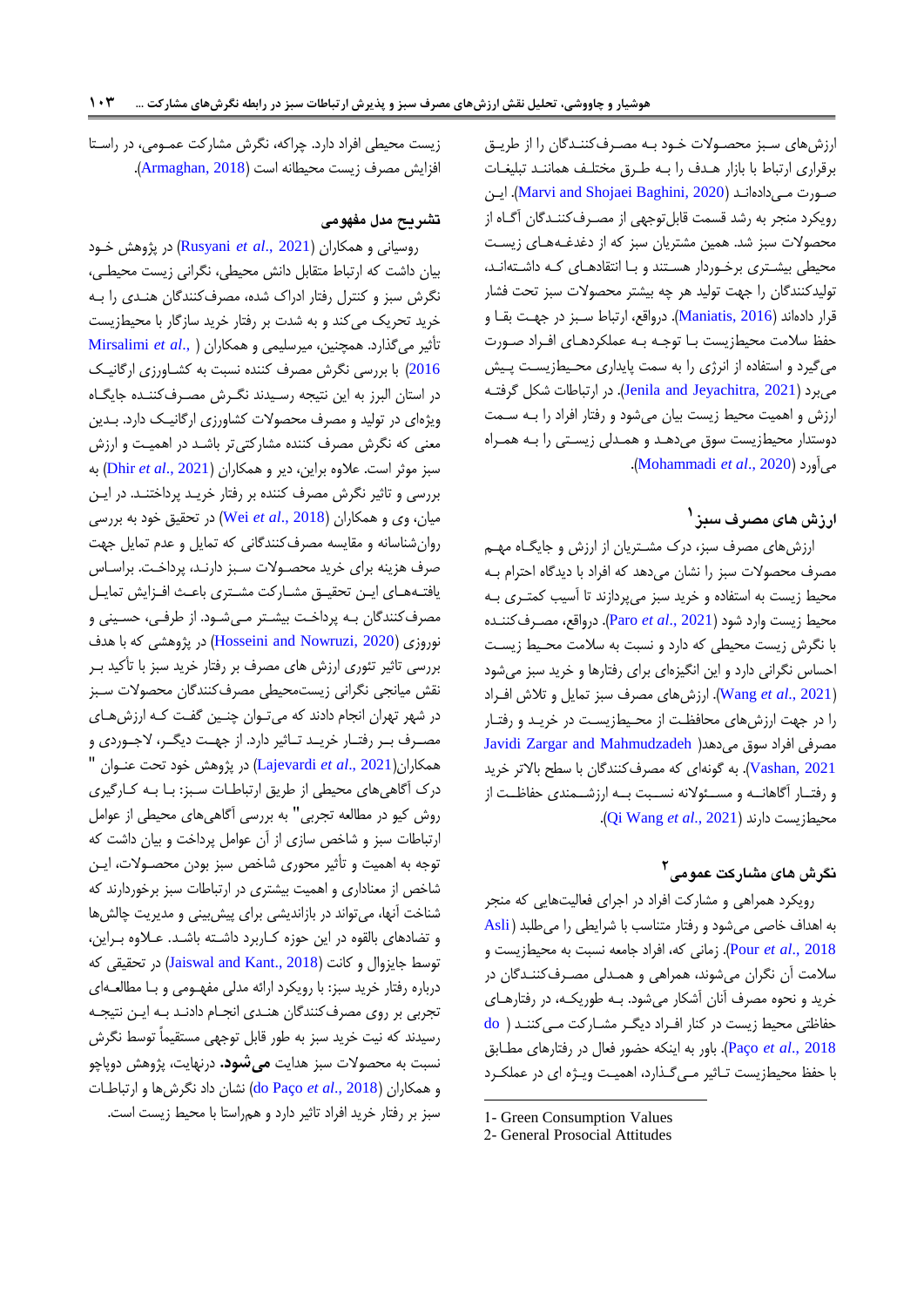

**Figure 1- Conceptual model of research**

**فرضیههای پژوهش**

.. نگرشهبای مشبارکت عمبومی ببر ارزش هبای مصبرف سبزز دانشجويان سطح شهر مشهد تاثير معناداری دارد.

.. ارزشهای مصرف سزز بر رفتار خريد دانشجويان سبطح شبهر مشهد تاثير معناداری دارد.

.4 ارزشهای مصرف سزز بر پذيرش ارتزاطات سبزز دانشبجو يان سطح شهر مشهد تاثير معناداری دارد.

.3 پذيرش ارتزاطات سزز بر روی رفتار خريب د دانشبجو يان سبطح شهر مشهد تاثير معناداری دارد.

.5 نگرشهای مشارکت عمومی از طريق ارزشهای مصرف سبزز بر رفتار خريد دانشجويان سطح شهر مشهد تاثير معناداری دارد.

.7 نگرشهای مشارکت عمومی از طريق ارزشهای مصرف سبزز بر پذيرش ارتزاطات سزز دانشجويان سطح شهر مشهد تاثير معنباداری دارد.

.0 ارزشهای مصرف سزز از طريق پذيرش ارتزاطات سزز بر رفتار خريد دانشجويان سطح شهر مشهد تاثير معناداری دارد.

# **مواد و روشها**

تحقيق حاضر از نظر ماهيت از نوع پژوهشهای کمّی مـیباشـد. همچنين، اين پژوهش يک تحقيق کاربردی است؛ چراکـه نتـايج آن برای برنامهريزی مديران سازمان قابل استفاد میباشد و سزب آگاهی مسئولين از سطح مشارکت مشتريان در مصرف سزز محصوالت شبد و نيز عوامل تأثيرگذار بر رفتار خريد سزز را مشخص مبی کنب د. ببرای جمع آوری دادهها، از فن پيمايش اسـتفاده گرديــد. اطلاعــات در ايــن

تحقيق به صورت ترکيبي از روش کتابخانـهای بـرای تـدوين مبـانی نظری پژوهش با استفاده از منـابع علمـی داخلـی و خـارجی معتبـر و روش ميدانی، با حضور در جامعبه مبورد مطالعبه و پخبش پرسشبنامه استاندارد به صورت حضوری به دست آمده است. جامعــه آمــاری ايــن پژوهش، کليه دانشجويان مقاطع مختلف که به تعـداد نامشخصــی در شهر مشهد هستند، مورد مطالعه قرار گرفتند. حجم نمونبه ببر اسباس جدول مورگان و با استفاد از روش غيرتصادفی در دسترس 483 نفب ر به دست آمده است. در اين تحقيق، از ضريب KMO بـرای مناسـب بودن حجم نمونه در جهت تعيين و تشخيص مناسب بـودن دادههـا برای تحليل عاملی استفاده گرديد که مقادير اين ضريب همبواره ببين صفر و يک در نوسان است و از رابطه زير به دست میآيد:  $\Sigma \Sigma$ r  $\cdots$ 

$$
KMO = \frac{1}{\sum \sum r_{ij}^2 + \sum \sum a_i^2}
$$

درصورتیکه مقدار KMO کمتر از 7/5 باشد، داد ها برای تحليل عاملی مناسب نخواهند بود و اگر مقدار آن ببين 7/5 تبا 7/7. باشبد ، میتوان با احتياط بيشتر به تحليل عاملی پرداخت امبا درصبورتی کبه مقدار آن بزرگتر از 7/0 باشد، همزستگیهای موجود در ببين داد هبا برای تحليل عاملی مناسبب خواهبد ببود . از آنجاکب ه، مقبدار شباخص KMO برابر 7/88. به دست آمد است، تعبداد نمونبه ببرای تحليبل عاملی کافی است. ابزار گردآوری دادهها از نمونـه مـورد نظـر در ايـن پژوهش، پرسشنامه استاندارد دوپـاچو و همکـاران (۲۰۱۸) اسـت کـه شامل 3 بخش و 4. گويه است، بخش اول اين پرسشنامه، گويههای متغير نگرش مشارکت عمومی است که تعداد ۶ میباشد، بخش دوم

1

<sup>1-</sup> Kaiser Meyer Olkin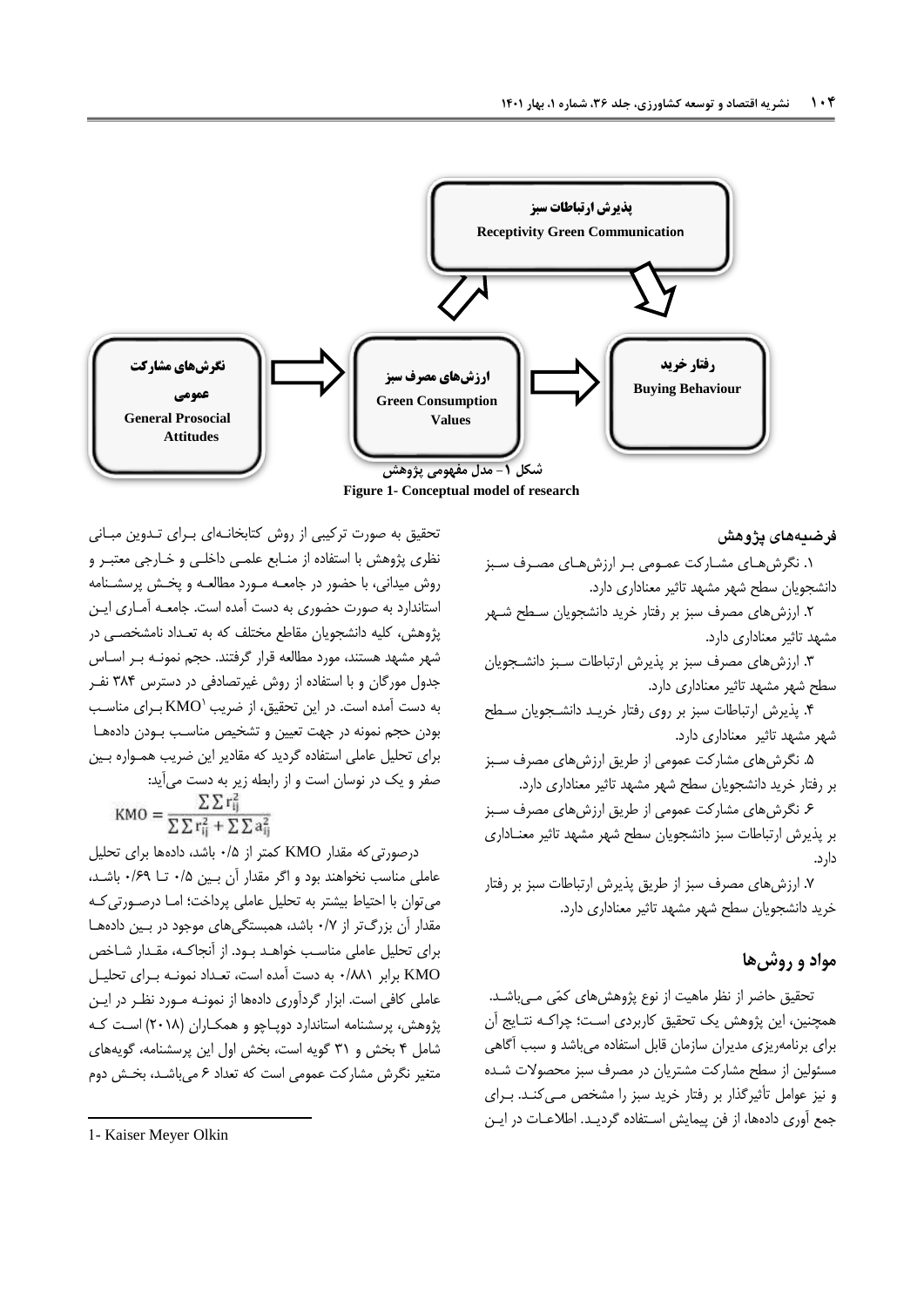تاييد روايی پرسشنامه بود. علاوه براين، اعتبار واگرا يا افتراقبی نسبتا يک مفهوم تکميل کنند اسبت و در مبدل سبازی مسبيری PLS دو معيار برای آن مطرح شد است: معيار فورنل-الرکر و آزمون بارهبای عرضی، که جهت بررسی روايی واگرای مبدل انبداز گيبری، از معيبار فورنـل و لارکـر اسـتفاده گرديـده اسـت. چنانچـه همبسـتگی بـين آزمونهايی که خصيصههای متفاوتی را انداز گيبری مبی کنبد پبا يين باشد، آزمونها دارای اعتبار واگرا يا تشخيصی است. طبق اين معيـار، يک متغير پنهان در مقايسه با ساير متغيرهای پنهان، بايـد پراکنـدگی بيشتری را در بين مشاهده پذيرهای خود داشته باشد. اين کار از طريق مقايسه جذر AVE هر سازه با مقادير ضرايب همبستگی بين سازههـا محاسبه می گردد. شامل ۶ گويه مربوط به متغير ارزش های مصرف سبز، بخش سوم ۹ گويه متغير پذيرش ارتباطات سبز و بخش چهارم پرسشنامه متشکل از ١٠ گويه مرتبط با متغير رفتار خريد مىباشـد. همچنـين، در سـنجش متغيرهای تحقيق از طيف ليكرت پنج قسمتی استفاده شد. برای بررسی پايايی پرسشنامه از ضريب آلفای کرونباخ استفاده گرديـد کـه مقادير به دست آمده برای آلفای کرونباخ متغيـر رفتـار خريـد٨٩٧. متغير نگرش های مشارکت عمومی ٠/٨١٧، متغير ارزش های مصـرف سبز۱۸۲۸.8 و متغير پذيرش ارتباطات سبز۱۸۸۳ به دست آمـد کـه نشاندهند تاييد پايايی پرسشنامه است. به منظور اطمينبان از روايبی صوری و محتوايی پرسشنامه، از نظرات خبرگان در حوزه رفتبار خريب سبز استفاده شد و جهت بررسی روايی تائيدی مدل، از بارهای عاملی استفاده شد که مقادير به دست آمده از تحليل عاملی تاييــدی، بيــانگر

| جدوں 1 – ویر نے مای جمعیت سنا <i>ختی</i> یاسح دھند تان  |                             |           |                |  |
|---------------------------------------------------------|-----------------------------|-----------|----------------|--|
| Table 1- Demographic characteristics of the respondents |                             |           |                |  |
| ویژگی های جمعیت شناختی                                  |                             | فراواني   | در صد          |  |
|                                                         | Demographic characteristics | Abundance | <b>Percent</b> |  |
|                                                         | مر د<br>Male                | 198       | 51.6%          |  |
| Gender                                                  | زر'،<br>Female              | 186       | 48.8%          |  |
|                                                         | 22 تا 26 سال                | 165       | 43%            |  |
| سن                                                      | 27 تا 31 سال                | 137       | 35.7%          |  |
| Age                                                     | 32 تا 36 سال                | 50        | 13%            |  |
|                                                         | ىشتر از 36 سال              | 32        | 8.3%           |  |
| مجموح<br><b>Total</b>                                   |                             | 384       | 100%           |  |

<span id="page-6-0"></span>**جدول -1 ویژگیهای جمعیت شناختی پاسخ دهندگان**

و 22 SPSS انجام پذيرفت.

### **نتایج**

نتايج حاصل از ويژگی های جمعيت شناختی پاسب دهنبدگان در [جدول](#page-6-0) زير نمايش داده شده است.

### **تحلیل عاملی تاییدی**

نتايج بررسی بارهای عاملی مدل اندازهگيری در جدول ٢ ارائهشده است.

### **اعتبار واگرا**

#### **معیار فورنل-الرکر**

اعداد روی قطر اصلی در [جدول زير،](#page-8-0) جذر AVE برای هر سازه را نشا*ن* میدهند.

برای اين کار يک ماتريس بايد تشکيل داد که مقادير قطر اصبلی ماتريس جذر ضرايب AVE هر سباز و مقبادير پبايين قطبر اصبلی، ضرايب همبستگی بين هر سازه با سازههای ديگر است. جذر ميانگين واريـانس اسـتخراج شـده هـر متغيـر پنهـان بايـد بيشـتر از حـداکثر همبستگی آن متغير با ديگر متغيرهای پنهان مدل باشد. اين مـاتريس در بخش نتايج نشان داده شده است. همچنـين، آزمـون بـار عرضـى، ارزيابی روايی افتراقی را در سطح معرف ارائه میدهد. در ايبن آزمبون انتظار میرود بار هر معرف برای هر متغير مکنون بيشتر از بارهبای عرضی يا بار أن معرف برای ساير متغيرهـای مکنــون باشــد (چــين`، ...8( که نتايج حاصل از آزمبون بارهبای عرضبی در بخبش نتبايج نمايش داده شده است. درنهايت، جهت بررسبی فبرض نرمـال بـودن توزيع دادهها، از آزمون كولموگروف-اسميرنوف استفاده شـد. تحليـل دادهها به روش معادلات ساختاری و با استفاده از نرمافزار smart pls

 $\overline{a}$ 

<sup>1-</sup> Chin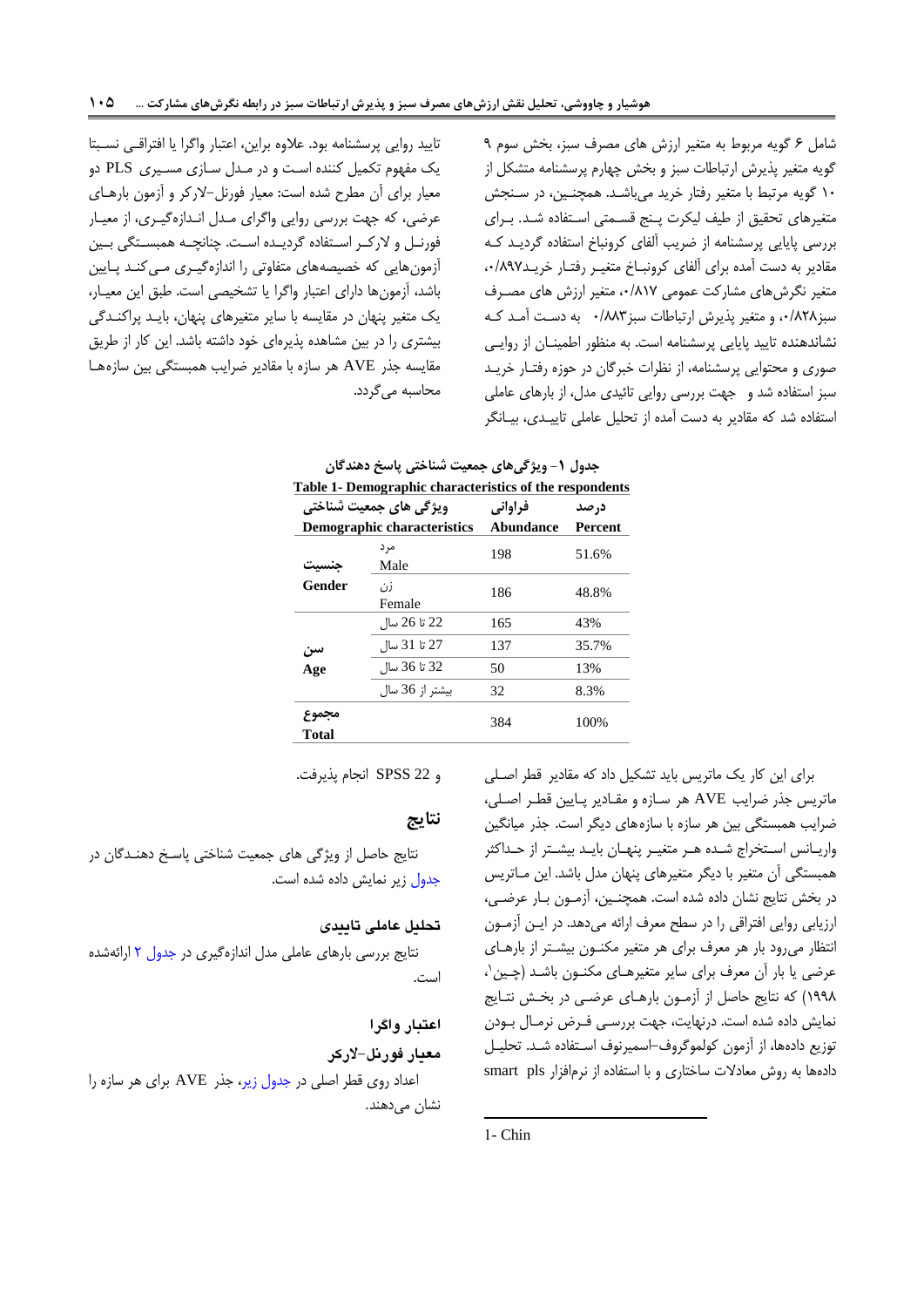<span id="page-7-0"></span>**آزمون بارهای عرضی** نتايج آزمون بار عرضی در جدول ۴ ارائه شده است.

همانگونه که در جدول فوق مشاهده میشبود، در بررسبی تمـام متغيرها جذر AVE هر متغير از مقدار همبسـتگي آن متغيــر بــا ســاير متغيرها بيشتر است و ميتوان گفت روايي واگراي مدل انـدازه گيـري تاييد میشود.

| Table 2- Factor loads of research variables                        |                    |                 |  |  |
|--------------------------------------------------------------------|--------------------|-----------------|--|--|
| جهت                                                                | بار عاملی          | <b>أماره تي</b> |  |  |
| <b>Direction</b>                                                   | <b>Factor load</b> | Amara T         |  |  |
| نگرش های مشارکت عمومی← q1                                          | 0.772              | 9.558           |  |  |
| <b>General Prosocial Attitudes</b>                                 |                    |                 |  |  |
| نگرشھای مشارکت عمومی ←q2                                           | 0.795              | 11.801          |  |  |
| <b>General Prosocial Attitudes</b>                                 |                    |                 |  |  |
| نگرشھای مشارکت عمومی← q3                                           | 0.790              | 13.266          |  |  |
| <b>General Prosocial Attitudes</b>                                 |                    |                 |  |  |
| نگرشھای مشارکت عمومی← q4                                           | 0.687              | 7.816           |  |  |
| <b>General Prosocial Attitudes</b>                                 |                    |                 |  |  |
| نگرشھای مشارکت عمومی ← q5                                          | 0.614              | 5.609           |  |  |
| <b>General Prosocial Attitudes</b>                                 |                    |                 |  |  |
| نگرش های مشارکت عمومی ← q6                                         | 0.666              | 7.174           |  |  |
| <b>General Prosocial Attitudes</b>                                 |                    |                 |  |  |
| ارزش های مصرف سبز ← q7                                             | 0.763              | 14.483          |  |  |
| <b>Green Consumption Values</b>                                    |                    |                 |  |  |
| ارزش های مصرف سبز← q8                                              | 0.771              | 11.301          |  |  |
| <b>Green Consumption Values</b>                                    |                    |                 |  |  |
| ارزش های مصرف سبز ←q9                                              | 0.772              | 11.485          |  |  |
| <b>Green Consumption Values</b>                                    |                    |                 |  |  |
| ارزش های مصرف سبز← q10                                             | 0.702              | 12.130          |  |  |
| <b>Green Consumption Values</b>                                    |                    |                 |  |  |
| ارزش های مصرف سبز← q11                                             | 12.503             |                 |  |  |
| 0.746<br><b>Green Consumption Values</b>                           |                    |                 |  |  |
| ارزش های مصرف سبز← q12                                             | 0.637              | 8.812           |  |  |
| <b>Green Consumption Values</b>                                    |                    |                 |  |  |
| پذيرش ارتباطات سبز←q13                                             | 0.848              | 18.186          |  |  |
| <b>Receptivity Green Communication</b>                             |                    |                 |  |  |
| پذیرش ارتباطات سبز ← q14                                           | 0.737              | 11.008          |  |  |
| <b>Receptivity Green Communication</b>                             |                    |                 |  |  |
| پذيرش ارتباطات سبز ← q15                                           | 0.690              | 9.500           |  |  |
| <b>Receptivity Green Communication</b>                             |                    |                 |  |  |
| پذیرش ارتباطات سبز←q16                                             | 0.649              | 8/082           |  |  |
| <b>Receptivity Green Communication</b>                             |                    |                 |  |  |
| پذيرش ارتباطات سبز← q17                                            | 0.639              | 6.833           |  |  |
| <b>Receptivity Green Communication</b>                             |                    |                 |  |  |
| پذيرش ارتباطات سبز ← q18                                           | 0.618              | 6.934           |  |  |
| <b>Receptivity Green Communication</b>                             |                    |                 |  |  |
| پذیرش ارتباطات سبز ← q19<br><b>Receptivity Green Communication</b> | 0.735              | 10.311          |  |  |
|                                                                    |                    |                 |  |  |

|                                            |  | جدول ۲- بارهای عاملی متغیرهای تحقیق |  |
|--------------------------------------------|--|-------------------------------------|--|
| Toble 2. Foctor loads of research variable |  |                                     |  |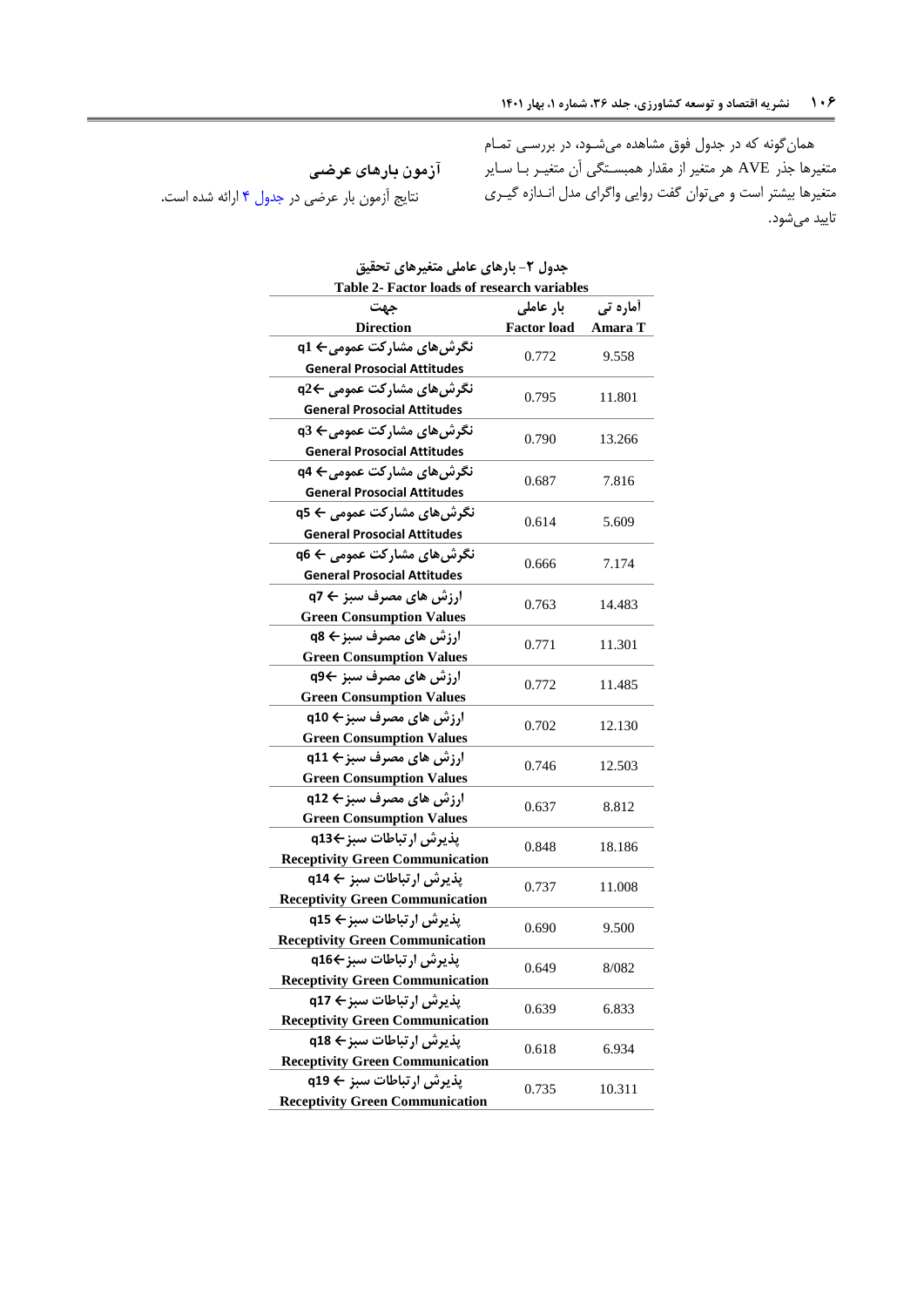| $\mathbf{q} \cdot \mathbf{q} \cdot \mathbf{q} \cdot \mathbf{q}$ یذیرش ارتباطات سیز<br><b>Receptivity Green Communication</b> | 0.703 | 9.007  |
|------------------------------------------------------------------------------------------------------------------------------|-------|--------|
| پذيرش ارتباطات سبز ← q21<br><b>Receptivity Green Communication</b>                                                           | 0.842 | 17.817 |
| رفتار خرید ← q22<br><b>Buying Behaviour</b>                                                                                  | 0.654 | 8.970  |
| رفتار خرید ← q23<br><b>Buying Behaviour</b>                                                                                  | 0.678 | 7.565  |
| رفتار خريد← q24<br><b>Buying Behaviour</b>                                                                                   | 0.859 | 29.317 |
| رفتار خرید ← q25<br><b>Buying Behaviour</b>                                                                                  | 0.597 | 6.788  |
| رفتار خرید ← q26<br><b>Buying Behaviour</b>                                                                                  | 0.603 | 6.341  |
| رفتار خريد← q27<br><b>Buying Behaviour</b>                                                                                   | 0.821 | 26.260 |
| رفتار خريد← q28<br><b>Buying Behaviour</b>                                                                                   | 0.849 | 21.583 |
| رفتار خرید ← q29<br><b>Buying Behaviour</b>                                                                                  | 0.816 | 14.552 |
| رفتار خرید ← q30<br><b>Buying Behaviour</b>                                                                                  | 0.702 | 11.012 |
| رفتار خريد← q31<br><b>Buying Behaviour</b>                                                                                   | 0.617 | 6.787  |

<span id="page-8-0"></span>**جدول -3 روش فورنل و الرکر**

|                                                                       | رفتار خريد<br><b>Buying</b><br><b>Behaviour</b> | نگرش<br>مشارکت عمومی<br><b>General Prosocial</b><br><b>Attitudes</b> | ارزشىھاى<br>مصرف سبز<br><b>Green Consumption</b><br><b>Values</b> | پذيرش<br>ارتباطات سبز<br><b>Receptivity Green</b><br>Communication |
|-----------------------------------------------------------------------|-------------------------------------------------|----------------------------------------------------------------------|-------------------------------------------------------------------|--------------------------------------------------------------------|
| رفتار خريد<br><b>Buying Behaviour</b>                                 | 0.727                                           |                                                                      |                                                                   |                                                                    |
| نگرش های مشارکت عمومی<br><b>General Prosocial</b><br><b>Attitudes</b> | 0.409                                           | 0.724                                                                |                                                                   |                                                                    |
| <b>ارزش های مصرف سبز</b><br><b>Green Consumption</b><br><b>Values</b> | 0.700                                           | 0.373                                                                | 0.733                                                             |                                                                    |
| يذيرش ارتباطات سبز<br><b>Receptivity Green</b><br>Communication       | 0.526                                           | 0.622                                                                | 0.351                                                             | 0.722                                                              |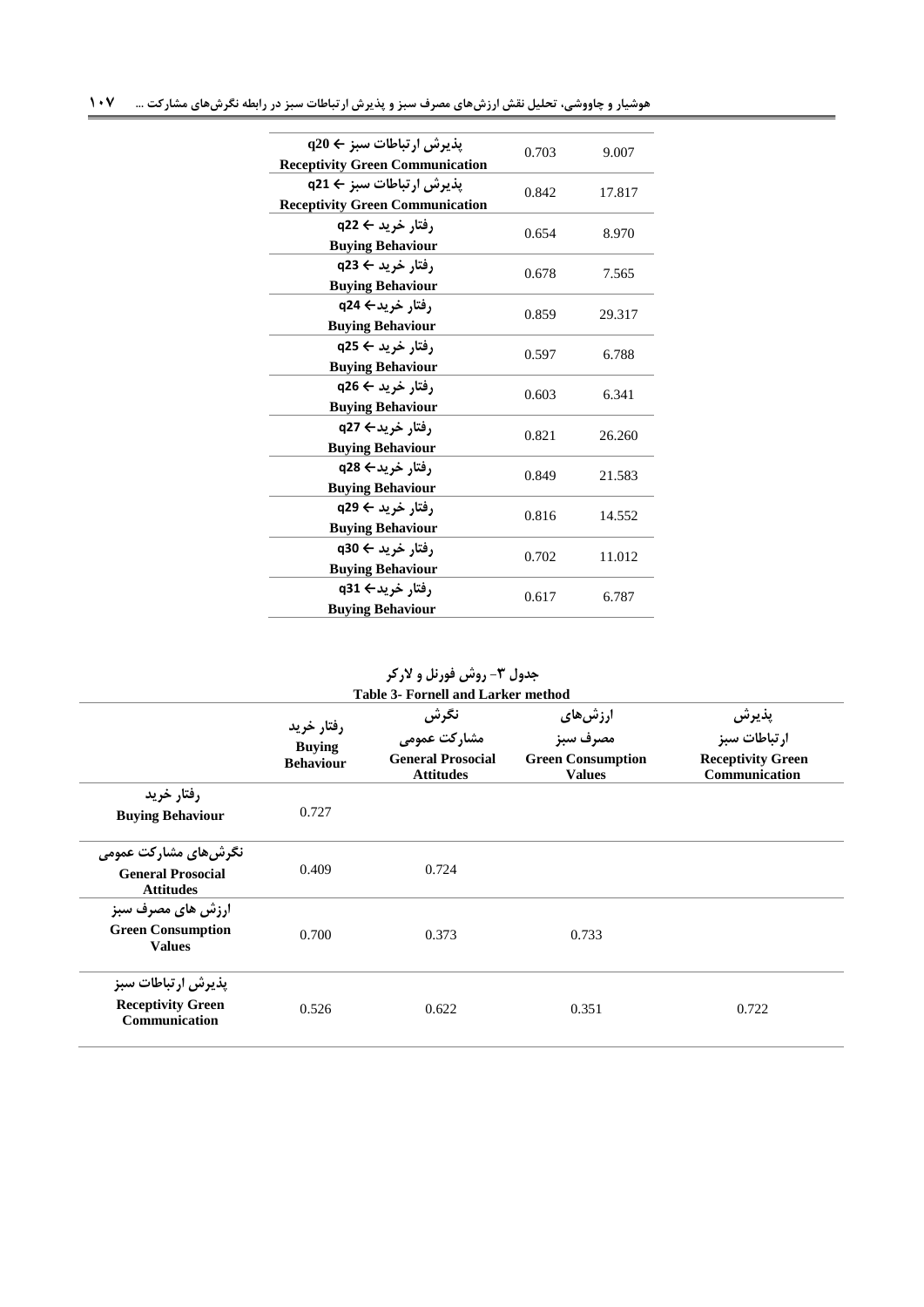| Table 4- Divergent validity of reflective structures of transverse load test |                         |                                     |                                 |                                 |  |
|------------------------------------------------------------------------------|-------------------------|-------------------------------------|---------------------------------|---------------------------------|--|
| رفتار خريد                                                                   |                         | نگرش                                | ارزش های                        | پذيرش                           |  |
|                                                                              |                         |                                     | مصرف سبز                        | ارتباطات سبز                    |  |
|                                                                              | <b>Buying behaviour</b> | مشاركت عمومى                        | <b>Green consumption values</b> | Receptivity green communication |  |
|                                                                              |                         | <b>General porosocial attitudes</b> |                                 |                                 |  |
| q <sub>1</sub>                                                               | 0.326                   | 0.772                               | 0.276                           | 0.502                           |  |
| q2                                                                           | 0.304                   | 0.795                               | 0.307                           | 0.449                           |  |
| q3                                                                           | 0.296                   | 0.790                               | 0.315                           | 0.436                           |  |
| q <sub>4</sub>                                                               | 0.318                   | 0.678                               | 0.273                           | 0.413                           |  |
| q5                                                                           | 0.256                   | 0.614                               | 0.209                           | 0.485                           |  |
| q6                                                                           | 0.279                   | 0.666                               | 0.216                           | 0.452                           |  |
| q7                                                                           | 0.501                   | 0.221                               | 0.763                           | 0.221                           |  |
| q8                                                                           | 0.527                   | 0.358                               | 0.771                           | 0.338                           |  |
| q9                                                                           | 0.603                   | 0.290                               | 0.772                           | 0.293                           |  |
| q10                                                                          | 0.489                   | 0.274                               | 0.702                           | 0.254                           |  |
| q11                                                                          | 0.508                   | 0.282                               | 0.746                           | 0.266                           |  |
| q12                                                                          | 0.434                   | 0.186                               | 0.637                           | 0.132                           |  |
| q13                                                                          | 0.414                   | 0.506                               | 0.263                           | 0.848                           |  |
| q14                                                                          | 0.415                   | 0.512                               | 0.304                           | 0.737                           |  |
| q15                                                                          | 0.342                   | 0.493                               | 0.247                           | 0.690                           |  |
| q16                                                                          | 0.395                   | 0.435                               | 0.280                           | 0.649                           |  |
| q17                                                                          | 0.314                   | 0.395                               | 0.182                           | 0.639                           |  |
| q18                                                                          | 0.283                   | 0.410                               | 0.160                           | 0.618                           |  |
| q19                                                                          | 0.404                   | 0.377                               | 0.294                           | 0.735                           |  |
| q20                                                                          | 0.395                   | 0.426                               | 0.234                           | 0.703                           |  |
| q21                                                                          | 0.417                   | 0.483                               | 0.272                           | 0.842                           |  |
| q22                                                                          | 0.654                   | 0.265                               | 0.497                           | 0.288                           |  |
| q23                                                                          | 0.678                   | 0.339                               | 0.494                           | 0.412                           |  |
| q24                                                                          | 0.859                   | 0.356                               | 0.600                           | 0.456                           |  |
| q25                                                                          | 0.597                   | 0.255                               | 0.486                           | 0.298                           |  |
| q26                                                                          | 0.603                   | 0.243                               | 0.407                           | 0.341                           |  |
| q27                                                                          | 0.821                   | 0.310                               | 0.599                           | 0.400                           |  |
| q28                                                                          | 0.849                   | 0.377                               | 0.575                           | 0.469                           |  |
| q29                                                                          | 0.816                   | 0.312                               | 0.552                           | 0.437                           |  |
| q30                                                                          | 0.702                   | 0.250                               | 0.448                           | 0.395                           |  |
| q31                                                                          | 0.617                   | 0.231                               | 0.371                           | 0.279                           |  |

# <span id="page-9-0"></span>**جدول -4 روایی واگرای سازه های انعکاسی آزمون بار عرضی**

# **برازش مدل بیرونی**

پس از بررسی برازش مدلهای انداز گيری نوبت به برازش مدل ساختاری پژوهش میرسد.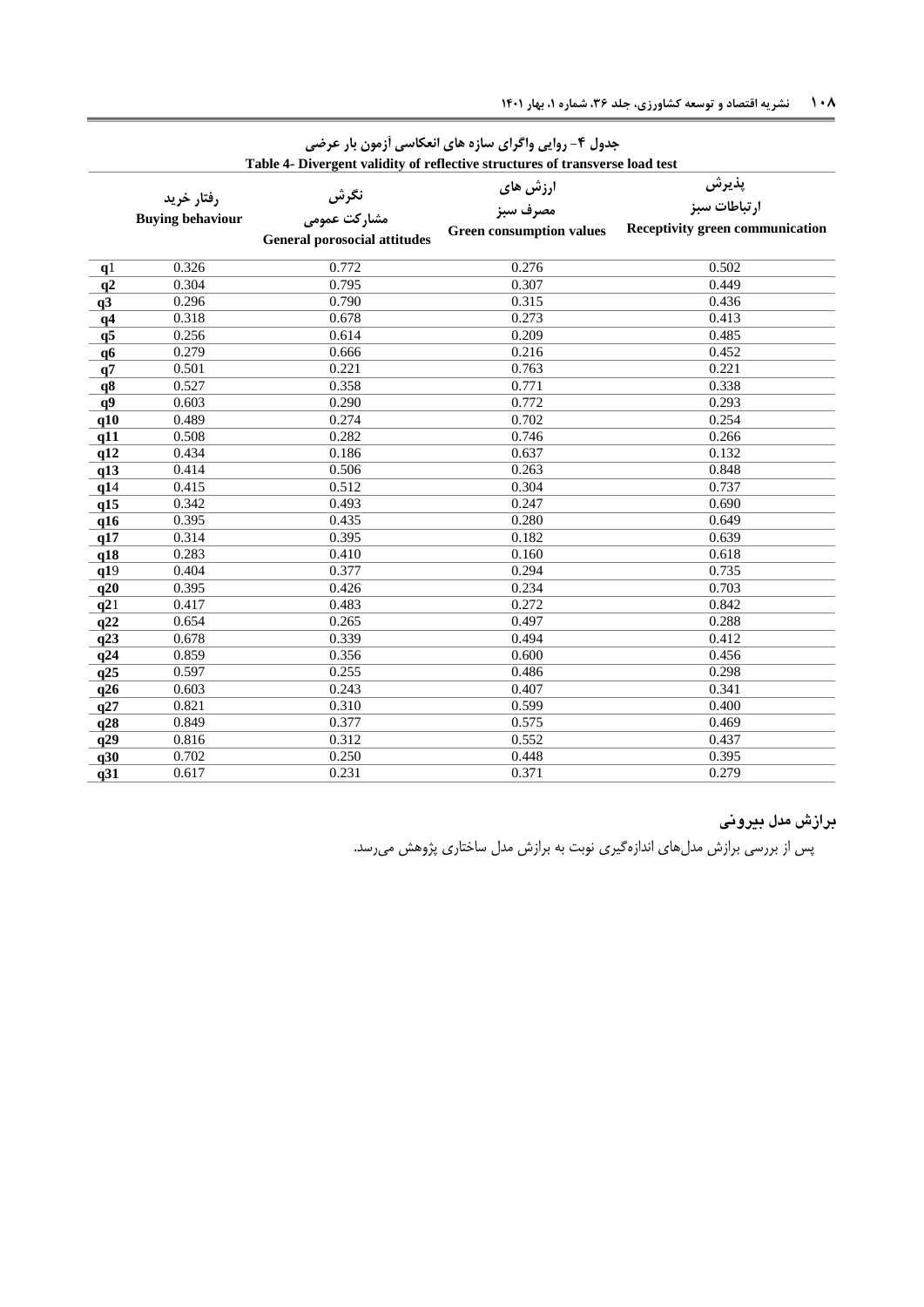

**شکل -2 مدل کلی پژوهش با تکنیک حداقل مربعات جزئی Figure 2- General research model with partial least squares technique**



**شکل -3 آماره t مدل کلی پژوهش با تکنیک بوت استراپینگ Figure 3- Statistics of the general model of research with bootstraping technique**

### **آزمون کلی کیفیت مدل ساختاری**

ننن هاوس و همکاران (۲۰۰۵) شاخص نکويی بــرازش ' (GOF) را برای بررسی برازش مدل معرفی نمود اند. مبالک کلب ی ببرازش را میتوان با محاسـبه ميـانگين هندسـی ميـانگين مقـادير اشـتراکی<sup>۲</sup> و

- $\langle\,\cdot\,/\,\cdot\,\rangle$  به دست آورد. برای ايـن شـاخص، مقـادير ۰/۰۱، ۲۵/۰ و ۱۳۶/ به ترتيب ضعيف، متوسط و قوى توصيف شده است.  $\textit{GOF} = \sqrt{(\textit{Communality}) \times (\textit{R Square})}$
- 1- Goodness of fit
- 2- Communality

**.**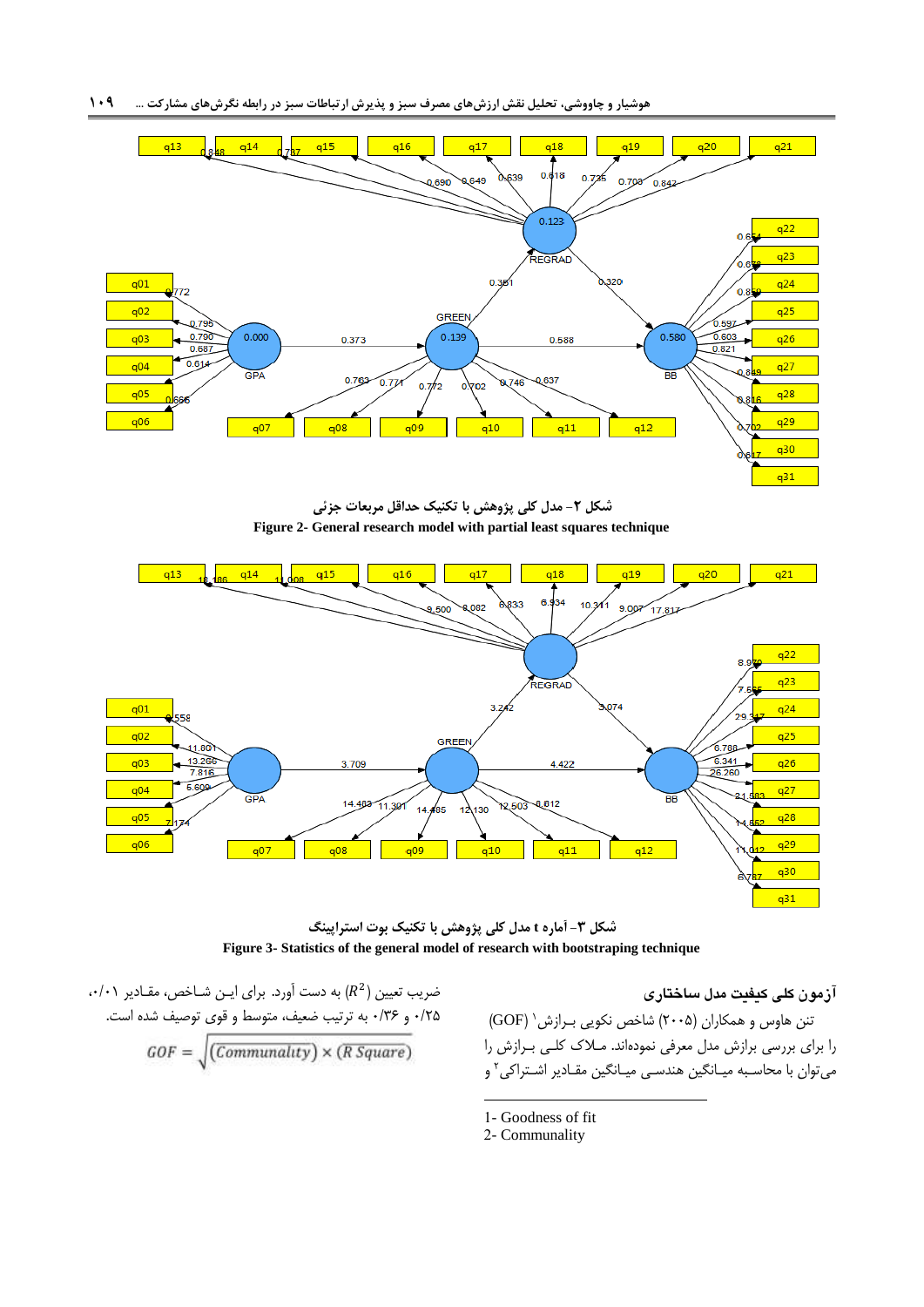<span id="page-11-0"></span>

| $R^2$ جدول ۵- مقادیر اشتراکی و<br>Table 4- Common values and $\mathbb{R}^2$ |                                              |       |  |
|-----------------------------------------------------------------------------|----------------------------------------------|-------|--|
| متعير<br><b>Variable</b>                                                    | مقادير<br>اشتراكي<br><b>Shared</b><br>values | $R^2$ |  |
| ,فتا, خريد<br><b>Buying Behaviour</b>                                       | 0.528                                        | 0.580 |  |
| نگرش های مشارکت عمومی<br><b>General Prosocial Attitudes</b>                 | 0.524                                        |       |  |
| <b>ارزش های مصرف سبز</b><br><b>Green Consumption Values</b>                 | 0.538                                        | 0.139 |  |
| يذيرش ارتباطات سبز<br><b>Receptivity Green</b><br>Communication             | 0.522                                        | 0.123 |  |

# **بحث**

نتبايج حاصبل از تاييبد فرضبيه اول بيبان مبیدارد کبه نگبرش مشارکتی عمومی بر ارزشهای مصرف سزز، تاثير دارد. اين نتبايج ببا نتيجه تحقيق مير سليمي و همکـاران (۱۹۳۴)، دوپـاچو و همکـاران (٢٠١٨) هم راستا میباشد. در تبيين اين نتايج مبی تبوان چنبين بيبان داشت که، برای افزايش پذيرش محصوالت سزز در بين دانشبجويان، لازم است زمينههای مشارکت عمومی در راستا حفيظ محيطزيست فراهم گردد؛ بنابراين، بازاريابان براي تغيير اين رويه میتواننـد بـا بـه کارگيری رهبران عقيده مانند بازيگران، ستارههـای ورزشـی يـا سـاير افراد مشهور و برگزاری سخنرانی های درباره استفاده از محصولات سزز جهت حفاظبت از محبيط زيسبت، اطالعبات مهمبی را در اختيبار مصرف کننده قرار دهند. اين امر به نوبهٔ خود تمايل آنهـا را بــه خريــد محصوالت سزز را افزايش میدهد.

نتايج حاصل از تاييد فرضبيه دوم بيبان مبی دارد کبه ارزشهبا ی مصرف سبز بر رفتار خريد، تـاثير دارد. ايـن نتـايج بـا نتيجـه تحقيـق روسيانی و همکاران (٢٠٢١)، دوپاچو و همکـاران (٢٠١٨) هـمراسـتا میباشد. در تبيين اين نتايج می توان چنين بيان داشت کـه، ارزش و نگرش زيست محيطی و اهميت قائل شدن ببرای محبيط زيسبت در رفتار خريد و تصميم به استفاد از محصوالت سزز در بين دانشجويان شبهر مشبهد تباثير دارد. پيشبنهاد مبیشبود کبه در راسبتای توسبعه محصوالت سزز و تاثير بر قصد خريد سزز در بين دانشجويان و اقشبار مختلف مبردم، لازم است ببه ارزش هبای جامعبه مصبرف کننبده در طراحی و توليد محصوالت توجه شود. بازاريابان شرکت میتوانند برای معرفـی محصـولات سـبز و افـزايش آگــاهی مصـرفکننــده دربــاره پيامدهای خريد سزز به منظور حفاظت از محيطزيسبت، کمپبين هبای تبليغاتي را طراحی کنند و از اين طريق تعهد اخلاقی مصرف کننـده از محيطزيست را افزايش دهند.

نتايج حاصل از تاييد فرضيه سوم بيبان مبی دارد کبه ارزش هبا ی مصرف سبز بر پذيرش ارتباطات سبز، تاثير دارد. اين نتـايج بــا نتيجــه تحقيق دوپاچو و همکاران (٢٠١٨) همراستا میباشـد. در تبيـين ايـن نتايج میتوان چنين بيان داشت که، ارزش و نگرش مصرفی همراستا با محيط زيست و بقا طزيعت، در ارتزاطاتی که در جهت ايجاد فرهنگ دوستدار زيست محيطی است، در بين دانشجويان شبهر مشبهد نقبش بسزايی دارد. پيشنهاد میشود در راستا توسعه و ارائه محصوالت سبزز در ميان دانشجويان، ارزشهای مصرفکنندگان ناديد گرفتبه نشبود زيرا در صورتی که مطابق با ارزشهای مصرفی نباشد، ديـدگاه منفـی نسبت به محصول ايجاد مبی گـردد. همچنـين، بـرای افـزايش قصـد مصرف کننده به خريد محصولات سبز، بازاريابان می توانند از ارتباطات بازاريابی از طريق كانال های مختلف (تلويزيون، مجلات، اينترنت و...) برای انتقال پیامهای محصول و فراخـوانی نگـرش مثبـت نسـبت بـه محصوالت سزز استفاد کنند.

نتايج حاصل از تاييد فرضبيه هبارم بيبان مبی دارد کبه پبذ يرش ارتزاطات سزز بر رفتار خريد، تاثير دارد. اين نتبايج ببا نتيجبه تحقيبق لاجوردی و همکاران (۱۴۰۰) همراستا میباشد و با تحقيق دوپاچو و همکاران (۲۰۱۸) همراستا نمیباشد. در تبيين اين نتايج میتوان چنين بيان داشت که، برای تاثير بر قصد خريد مصبرف کننبدگان سبزز، الزم است که زمينههای الزم برای پذيرش بيشتر اين محصبوالت در ببين دانشجويان و اقشار مختلف مردم ايجاد گردد تا مصـرف کننـدگان بـه خوبی بتوانند با شناخت کامل نسبزت ببه محصبول، اقبدام ببه خريبد محصول نمايند. مديران سازمانها و بازاريابان از طريق ايجاد پيامهای تبليغاتی آگاهی دهنده و هم چنين برگزاری دورههـای آموزشـی دربـاره اهميت حفاظت از محيطزيست میتوانند نگرش افراد جامعه را درببار مزايای خريد محصولات سبز به منظور تحقق اين مهم تغيير دهند. از آنجا که تنها ايجاد نگرش مطلوب برای تمايل ببه خريبد محصبوالت سزز کافی نخواهد بود، با افزايش دانش میتوان اعتماد به نفسی را در فرد ايجاد کرد تا بداند هر فردی در هر شبرايطی مبی توانبد ببا خريبد محصولات سبز، سهم مهمی در حفظ محيط زيست داشته باشد. بـا آسانی دسترسی به محصبول از نظبر قيمبت و مکبان مبی تبوان ايبن احساس را در فرد تقويت کرد.

نتايج حاصل از تاييد فرضيه پنجم بيان میدارد کبه نگبرش هبای مشارکت عمومی از طريق ارزشهای مصرف سزز بر رفتار خريد، تاثير دارد. اين نتـايج بـا نتيجــه تحقيــق كانـت و جـايزوال (٢٠١٨)، وي و همکاران (٢٠١٨) همراستا میباشد. در تبيين اين نتايج میتوان چنين بيان داشت که، ويژگی های محصول و نگرانی های مصرفکننده باعث بهزود اطالعات مربوط به سالمتی و افزايش آگاهی اجتماعی در نسل هزار میشود که به نوبه خود باعب افزايش تمايل آنهبا ببه پرداخبت بهای مازاد و افزايش دفعات خريد آنها از محصبوالت سبزز مبی شبود . تحقيق حاضر نشان داد آگاهی از سالمتی، دانش، هنجباری ههنبی و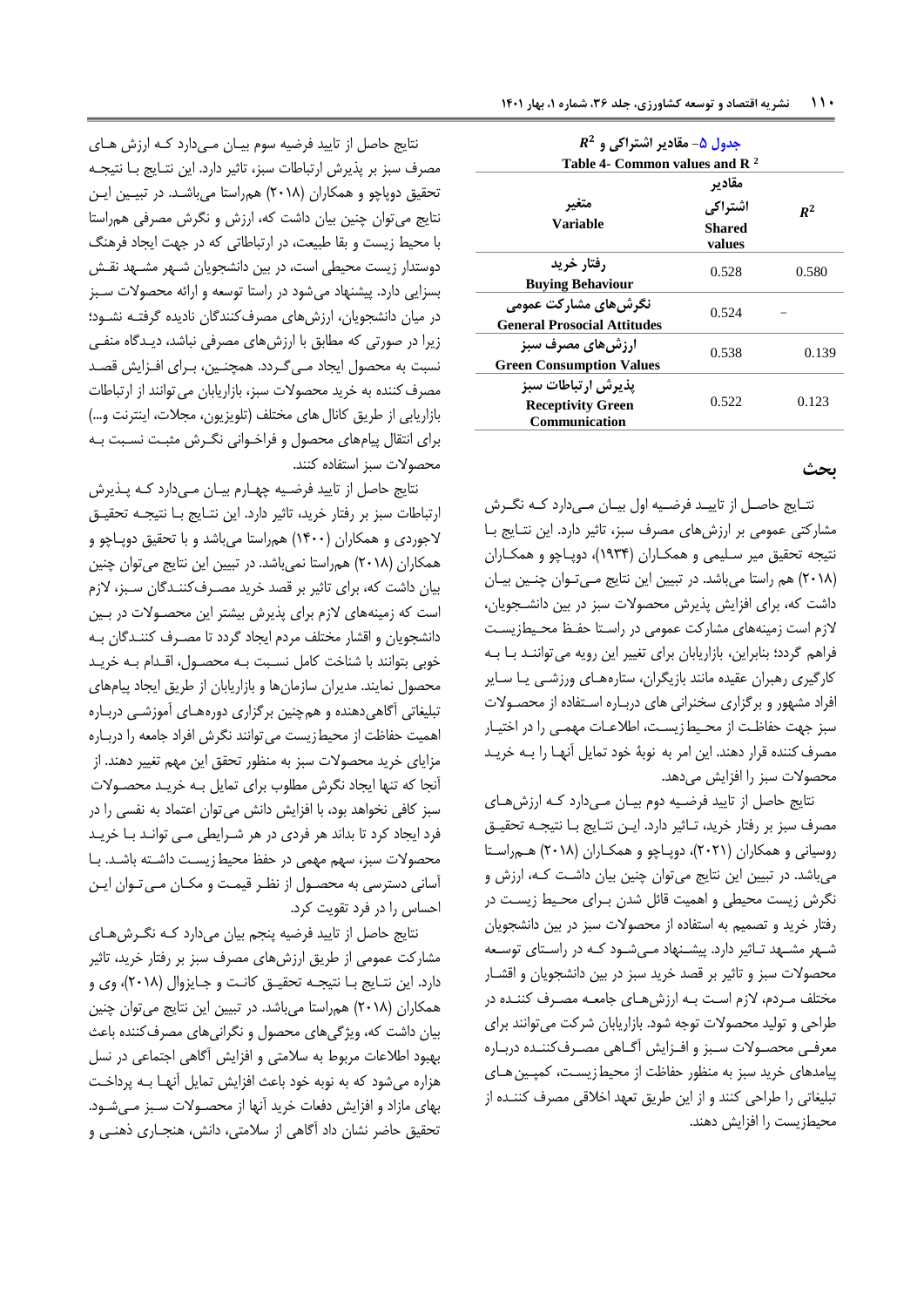قيمت بر نگبرش مصبرف کننبد نسبزت ببه محصبوالت سبزز تباثير می گذارد. به هرحال نيت خريد نسبت به محصولات سبز تحـت تـاثير اين چهار عامل به اضافه يک فاکتور ديگر (قابليت دسترسبي) هست. نتايج نشان میدهد که اين هار برگ خريد همچنبين ببر روی رفتبار خريد واقعی تاثير میگذارند اما نگرش و نيت خريد نقبش واسبطه در خريد دارند. عالو بر اين عوامل اجتماعی- جمعيبت شبناختی )سبن، تحصيلات، درآمد) بر روی رفتار واقعی تاثير می گذارند.

نتايج حاصل از تاييد فرضيه ششم بيان میدارد کبه نگبرش هبای مشارکت عمومی از طريق ارزشهای مصرف سزز بر پذيرش ارتزاطات سبز، تاثير دارد. در تبيين اين نتايج مي توان چنـين بيـان داشـت کـه، گرايش افراد به مزاحب حمايت از محيطزيست در حال افزايش است و عواملی چون افزايش آلودگیهای محيطزيستی، گرم شدن کره زمين، مشکالت دفع ضايعات، سوراخ شدن اليه اوزون، آلودگی مواد غبذايی و در نتيجـه آن افـزايش فشـارهای اجتمـاعی در گسـترش دغدغـه مصرفکنندگان و آشنايی با ارزشهای مصرف سزز در راسبتا کباهش اثرات مخرب فوق شده است. در نتيجـه مـي تـوان گفـت، در چنـين شرايطی سازمانهايی موفق به فروش محصوالت خود میشبوند کبه علاوه بر توليد محصـولات سـبز، در راسـتا افـزايش آگـاهي و ايجـاد نگرشهای مشارکت عمومی از طريق ارتزاطات سزز اقدامات مبؤثری داشته باشند.

نتايج حاصل از تاييد فرضيه هفتم بيبان مبی دارد کبه ارزشهبای مصرف سبز از طريق پذيرش ارتباطات سبز بر رفتار خريد، تباثير دارد. در تبيين اين نتايج میتوان چنـين بيـان داشـت کـه، بـرای توسـعه زمينههای خريد سزز بين مصرفکنندگان بايد بر روی افزايش دانبش،

# آگاهی، اطالارسانی در سطح جامعه کار کبرد. نگرانبی هبای زيسبت محيطی در بين دانشجويان و الزته عموم مردم باعب شبد اسبت تبا مصرفکنندگان برای اتخاه تصميمات خريد خودآگاهانه عمل کننبد و محصوالتی را انتخاب کنند که به محيطزيست آسيزی وارد نمیکننبد . مصرف کنندگان برای اتخاذ اين تصميمات به اطلاعات احتيـاج دارنـد. کمزود اطالعات باعب میشود مصرفکنندگان در رفتار خريبد خبود از يکی کردن ويژگیهای سزز خودداری کننبد و در خريبد خبود سسبت شوند اين اطالعات بايد قابل درک باشند و از طريق ارتزاطات سزز ببه مصرف کننده به بهترين شکل جهت مرتفع کردن اين دغدغه منتقـل گردد**.**

پژوهش حاضر با هدف بررسی تأثير نگرشهای مشارکت عمومی بر رفتار خريبد ببا نقبش واسبط ارزشهبای مصبرف سبزز و پبذيرش ارتزاطات سزز در بين دانشجويان شهر مشهد گرفت. به طور کلی می- توان نتيجه گرفت نگرشهای مشارکت عمبومی ببه طبور مسبتقيم و غيرمستقيم بر رفتار خريد دانشجويان شهر مشهد تباثير دارد. درواقبع، نگرشهای عمومی که از مشارکت اجتماعی افراد نشبات مبی گيبرد و ارزشهايی برای مصرف کنند ايجاد میکند که در رفتار و تصميماتی که در هنگام خريد اتخاذ می کند، سهم بسزايی دارد. چراکـه، تقاضـا و خريد مصرف کنند در توليد و توسعه محصوالت سبزز نقبش مهمبی دارد و بازتابی در توسعه کشاورزی همراستا با محيط زيست اسبت. ببا اين حال، تاثيرگذاری ارتزاطاتی که در جهت پرورش و رشد نگرشهبا و ارزش های زيست محيطی صورت می گيرد، جايگاه ويژهای در رفتار خريد سبز مصرف کننده دارد.

#### **منابع**

- <span id="page-12-5"></span>1- Armaghan S. 2018. Strategies to increase public participation in promoting environmental indicators in rural areas (Case study: rural areas of the central part of Mallard, Journal of New Attitudes in Human Geography 10(2): 132- 150. (In Persian)
- <span id="page-12-3"></span>2- Asli Pour H., Ms. Mohammadi H., and Abdul Mohammad Saqqa M. 2018. Ranking the types of NGOs in improving the effectiveness of urban management with a public participation approach, Journal of Urban and Rural Management 53: 251-268. (In Persian)
- <span id="page-12-0"></span>3- Croes E., and Bartels J. 2021. Young adults' motivations for following social influencers and their relationship to identification and buying behavior, Computers in Human Behavior 124: 1-10. [https://doi.org/10.1016/j.chb.2021.106910.](https://doi.org/10.1016/j.chb.2021.106910)
- <span id="page-12-6"></span>4- Dhir A., Sadiq M., Talwar S., Sakashita M., and Kaurf Puneet. 2021. Why do retail consumers buy green apparel? A knowledge-attitude-behaviour-context perspective, Journal of Retailing and Consumer Services 59: 1-11. [https://doi.org/10.1016/j.jretconser.2020.102398.](https://doi.org/10.1016/j.jretconser.2020.102398)
- <span id="page-12-7"></span><span id="page-12-4"></span>5- do Paço A., Shiel C., and Alves H. 2018, A NEW MODEL FOR TESTING GREEN CONSUMER BEHAVIOUR, Journal of Cleaner Production 18: 1-30. [10.1016/j.jclepro.2018.10.105.](http://dx.doi.org/10.1016/j.jclepro.2018.10.105)
- <span id="page-12-2"></span>6- Javidi Zargar N., and Mahmudzadeh Vashan M. 2021. The Impact of Green Consumption Values on Green Purchasing Intent with the Mediating Role of Green Viral Emotional Marketing (Cosmetic Products), International and National Conference on Management, Accounting and Law Studies 4: 1227-1242. (In Persian)
- 7- Fakoor Saqieh A.M., Qoi Heikal M., and Ilani R. 2020. Investigating the effect of consumers' need for uniqueness on their shopping behavior through self-expression and ostentation, Journal of Modern Marketing Research 4(39): 17- 36. [https://doi.org/10.22108/NMRJ.2020.123811.2176.](https://doi.org/10.22108/NMRJ.2020.123811.2176)
- <span id="page-12-1"></span>8- Hosseini M., and Nowruzi Ajirloo R. 2020. The effect of consumption value theory on green shopping behavior with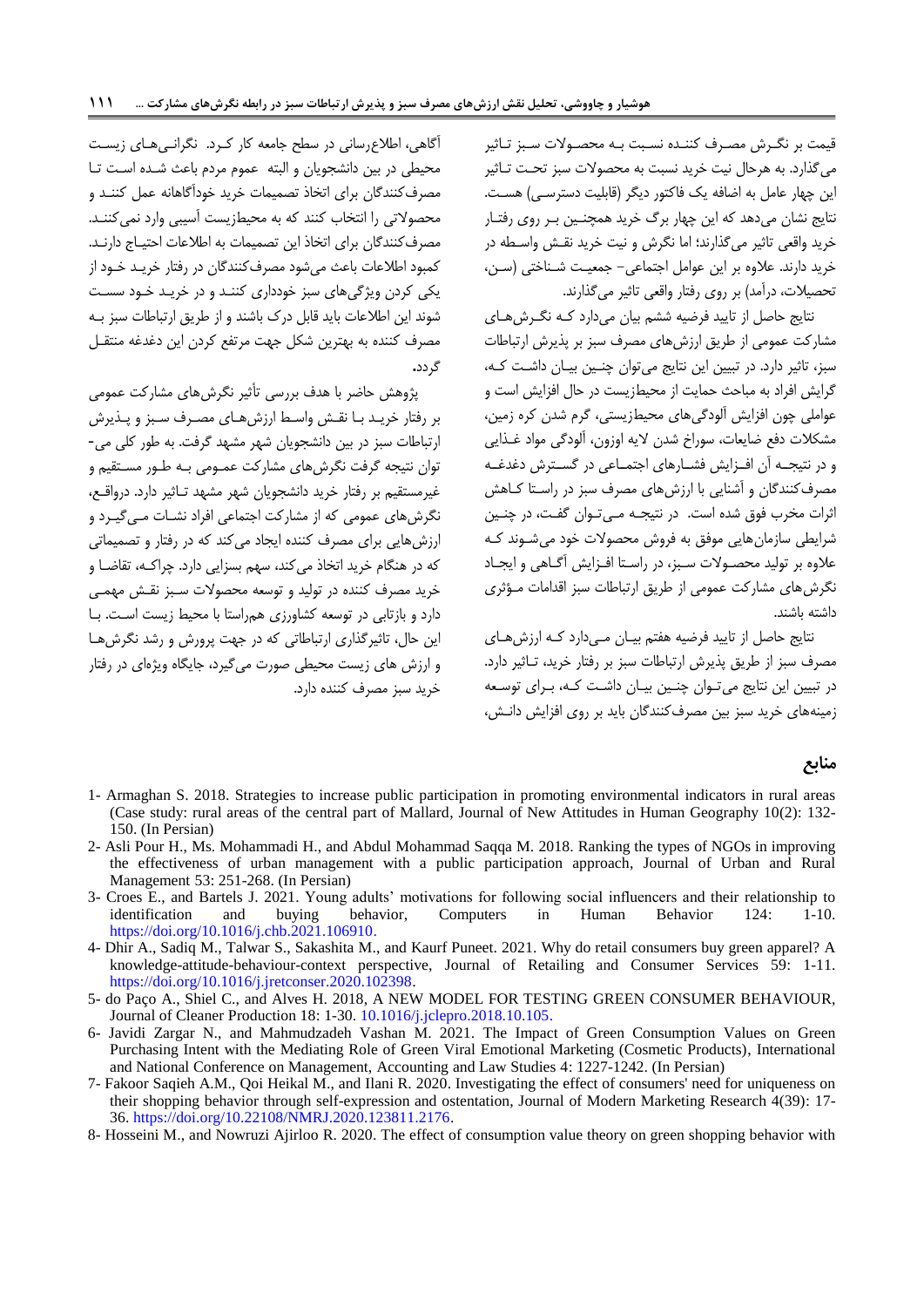emphasis on the mediating role of environmental concerns (Case study: consumers of green products in Tehran), Environmental Science and Technology 22 (2 (consecutive 93)): 127-140.

- <span id="page-13-19"></span>9- Jaiswal D., and Kant R. 2018. Green purchasing behaviour: A conceptual framework and empirical investigation of Indian consumers, Journal of Retailing and Consumer Services 41: 60-69. [https://doi.org/10.1016/j.jretconser.2017.11.008.](https://doi.org/10.1016/j.jretconser.2017.11.008)
- <span id="page-13-12"></span>10- Jenila C., and Jeyachitra R.K. 2021. Green indoor optical wireless communication systems: Pathway towards pervasive deployment, Digital Communications and Networks 7(3): 410-444. [https://doi.org/10.1016/j.dcan.2020.09.004.](https://doi.org/10.1016/j.dcan.2020.09.004)
- <span id="page-13-0"></span>11- Johnstone L. 2019. A systematic analysis of environmental management systems in SMEs: Possible research directions from a management accounting and control stance, Journal of Cleaner Production 244:1-39. [https://doi.org/10.1016/j.jclepro.2019.118802.](https://doi.org/10.1016/j.jclepro.2019.118802)
- <span id="page-13-18"></span>12- Lajevardi A., Rajabzadeh A., and Khaif Elahi A. 2021. Understanding environmental awareness through green communication: Using the Q method in an experimental study, Human Resource Management Research 2 (1 (5 in a row)): 1-26.
- 13- Lee K. 2009. Gender differences in Hong Kong adolescent consumers' green purchasing behavior, Journal of Consumer Marketing 26(2): 87–96. [10.1108/07363760910940456.](http://dx.doi.org/10.1108/07363760910940456)
- <span id="page-13-6"></span>14- Liobikiene G., and Bernatoniene J. 2017. Why determinants of green purchase cannot be treated equally? The case of green cosmetics: literature review. Journal Clean. Production 162: 109-120. [10.1016/j.jclepro.2017.05.204.](http://dx.doi.org/10.1016/j.jclepro.2017.05.204)
- <span id="page-13-11"></span>15- Maniatis P. 2016. Investigating factors influencing consumer decision-making while choosing green products, Journal Clean. Production 132: 215-228. DO[I:10.1016/J.JCLEPRO.2015.02.067.](https://doi.org/10.1016/J.JCLEPRO.2015.02.067)
- <span id="page-13-10"></span>16- Marvi M.H., and Shojaei Baghini G. 2020. Investigating Consumer Attitudes towards Green Marketing Communications in the Community, Journal of Sociological Research 14(3): 127-155. (In Persian)
- <span id="page-13-5"></span>17- Mohammadi H.R., Purkiani M., Salagaghe S., Sayadi S., and Mollai H.R. 2020. Designing a green human resource management model with a sustainable organizational development approach, Bimonthly Scientific-Research Quarterly New Approach in Educational Management 3 (43): 281-314. (In Persian)
- <span id="page-13-7"></span>18- Mohr L.A., Webb D.J., and Harris K.E. 2001. Do consumers expect companies to be socially responsible? The impact of corporate social responsibility on buying behavior, Journal of Consumer Affairs 35: 45-72. [https://doi.org/10.1111/j.1745-6606.2001.tb00102.x.](https://doi.org/10.1111/j.1745-6606.2001.tb00102.x)
- <span id="page-13-17"></span>19- Mirsalimi S., Farhadian H., Kheiri S., and Khosravani F. 2016. Survey of consumers' attitudes towards organic agriculture (Case study: Alborz province), Iranian Food Science and Technology 13(52): 147-160. (In Persian) [http://fsct.modares.ac.ir/article-7-620-en.html.](http://fsct.modares.ac.ir/article-7-620-en.html)
- <span id="page-13-1"></span>20- Nayebzadeh S., and Ghouchani N. 2013. Investigating the factors affecting the intention and behavior of green purchasing and green consumers, the first national conference on planning, protection, environmental protection and sustainable development, Hamedan. P. 48-73. (In Persian)
- <span id="page-13-4"></span>21- Nosi C. 2020. Sustainable consumption in organic food buying behavior: the case of quinoa, British Food Journal 122(3): 976-994.
- <span id="page-13-13"></span>22- Paro C.E., da Silva H.M.R., Spers E.E., Jugend D., and Hamza K.M. 2021. The technology effect, green consumption and age in propensity to collaborative consumption, Cleaner and Responsible Consumption 2: 1-9. [10.1016/j.clrc.2021.100008.](https://doi.org/10.1016/j.clrc.2021.100008)
- <span id="page-13-15"></span>23- Qi Wang W., Shuyu Z.M., Bu Z., and Liu J. 2021. Green public procurement as a promoter for green consumption: From the perspective of individual's knowledge, Cleaner and Responsible Consumption 3: 1-11. [https://doi.org/10.1016/j.clrc.2021.100035.](https://doi.org/10.1016/j.clrc.2021.100035)
- <span id="page-13-16"></span>24- Rusyani E., Lavuri R., and Gunardi A. 2021, Purchasing Eco-Sustainable Products: Interrelationship between Environmental Knowledge, Environmental Concern, Green Attitude, and Perceived Behavior. Sustainability 13: 4601. [https://doi.org/10.3390/su13094601.](https://doi.org/10.3390/su13094601)
- <span id="page-13-3"></span>25- Soomro R.B., Mirani I.A., Mirani S.A., and Marvi S. 2020, Exploring the green purchasing behavior of young generation in Pakistan: opportunities for green entrepreneurship, Asia Pacific Journal of Innovation and Entrepreneurship 14(3): 289-302[. https://doi.org/10.1108/APJIE-12-2019-0093.](https://doi.org/10.1108/APJIE-12-2019-0093)
- <span id="page-13-8"></span>26- Tandon A., Jabeen F., Talwar S., Sakashita M., and Dhir A. 2021, Facilitators and inhibitors of organic food buying behavior, Food Quality and Preference 88: 1-14[. https://doi.org/10.1016/j.foodqual.2020.104077.](https://doi.org/10.1016/j.foodqual.2020.104077)
- <span id="page-13-2"></span>27- Talwar S., Jabeen F., Tandon A., Sakashita M., and Dhir A. 2021. What drives willingness to purchase and stated buying behavior toward organic food? A StimuluseOrganismeBehavioreConsequence (SOBC) perspective. Journal of Cleaner Production 293: 1-13. [https://doi.org/10.1016/j.jclepro.2021.125882.](https://doi.org/10.1016/j.jclepro.2021.125882)
- <span id="page-13-9"></span>28- Waferi H., Firoozi S., and Rakhshani J .2019. The Impact of Green Marketing on Sales Promotion and Consumer Purchasing Behavior of Ardabil Citizens, First National Conference on Business Management, Entrepreneurship and Accounting, Tehran. P. 1-8. (In Persian)
- <span id="page-13-14"></span>29- Wang J., Shen and Minmin C.M. 2021. Why is green consumption easier said than done? Exploring the green consumption attitude-intention gap in China with behavioral reasoning theory, Cleaner and Responsible Consumption 2: 1-10. [https://doi.org/10.1016/j.clrc.2021.100015.](https://doi.org/10.1016/j.clrc.2021.100015)